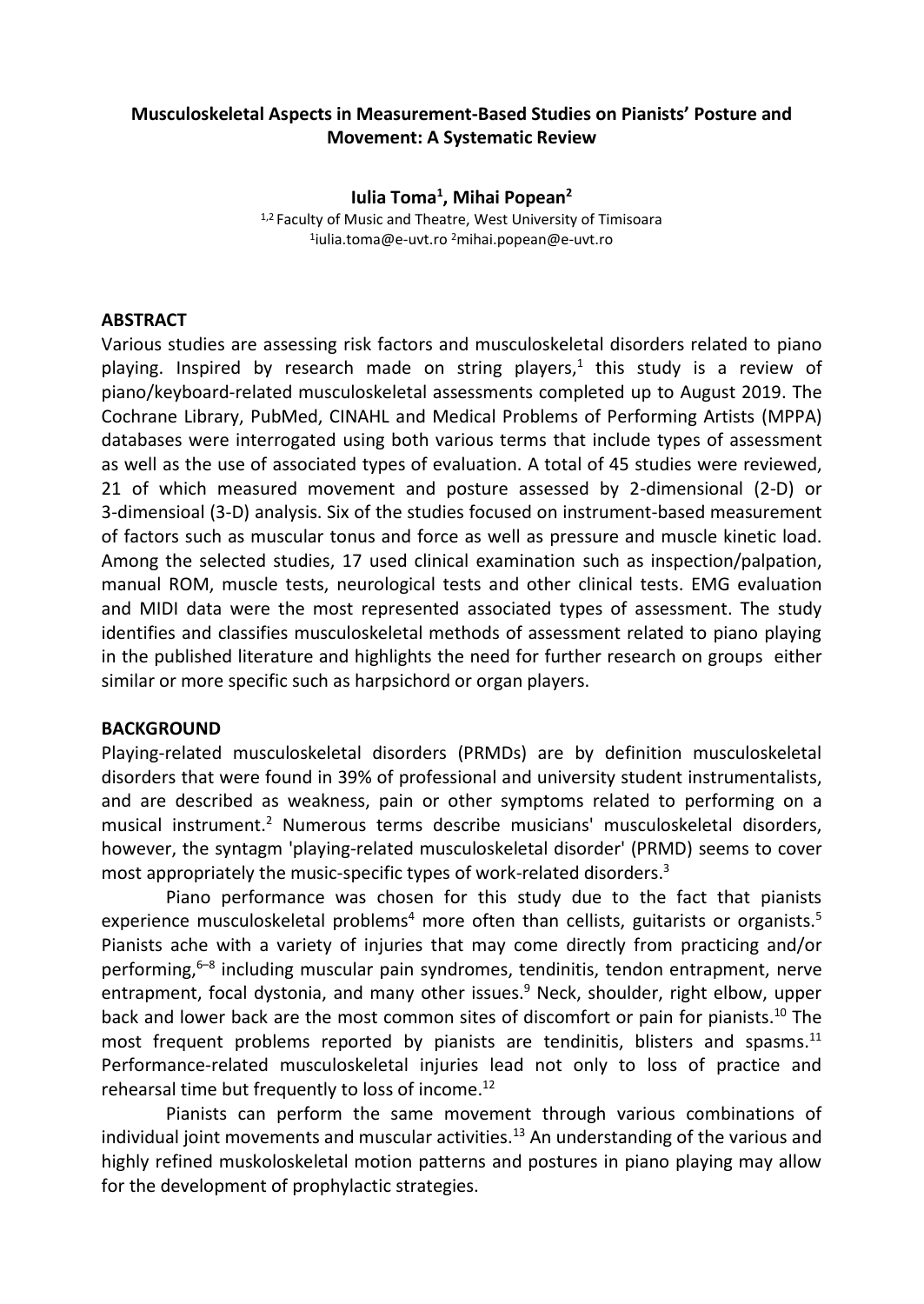A few authors have emphasized the need for an appropriate musculoskeletal assessment in order to minimize risk and favor optimal performance. However, there are no specific protocols for assessing diseases relating to various types of motion and posture.<sup>2, 5</sup> This study aims to identify and classify musculoskeletal methods of assessment in the published research on pianists. The results may be of interest for physiotherapy and further research; it could also have an impact on careers in piano performance, teaching strategies and clinical examination.

### **MATERIALS AND METHODS**

## **Research Strategies**

A systematic literature search was performed on the Cochrane, PubMed and CINAHL databases using the following terms and combinations: [piano or pianist] AND [motion or movement] OR [posture or postural] OR [musculoskeletal]. Additionally, the key journal on performing arts medicine and therapy, the Medical Problems of Performing Artists (MPPA), was interrogated with the following terms: "piano," "pianist," "movement," "motion," "posture," and "musculoskeletal." After the first step, 13.534 papers found by the database searches were excluded based on titles and abstracts, the inclusion/exclusion of the remaining papers being decided after full reading. 121 papers were assessed for eligibility, eligible papers being studies which used a cross-sectional study design to gather information and meet the inclusion/exclusion criteria.

## **Selection of Studies**

The following inclusion criteria were applied:

- The study was about the motion and posture of pianists in the context of a musculoskeletal assessment. Studies assessing neurologically aspects of the pianists' movement, motion and/or posture were excluded, except for focal hand dystonia, a disorder characterized by involuntary movements, twisting, abnormal postures and co-contraction of antagonist muscles, frequently in a task-specific context, prevalence in pianists being relatively high with about 1-2% of performers being affected. Only studies assessing musculoskeletal methods for assessing focal dystonia in pianists were included.<sup>14</sup>
- The study was empirical and quantitative. Reviews and qualitative studies, interviews and dissertations were excluded.
- The study was published between July 1989 and August 2019.
- The study was written in English.
- The study was focused on assessing the pianists and not the piano.
- The study was done on piano/keyboard-related performance.
- Questionnaires were not the only form of assessment used, but were combined with other types of assessment.

Based on the chosen research procedure, 45 studies fullfilled the selection criteria (see Table 1). No ethical review was necessary since the present study was not clinical and not experimental.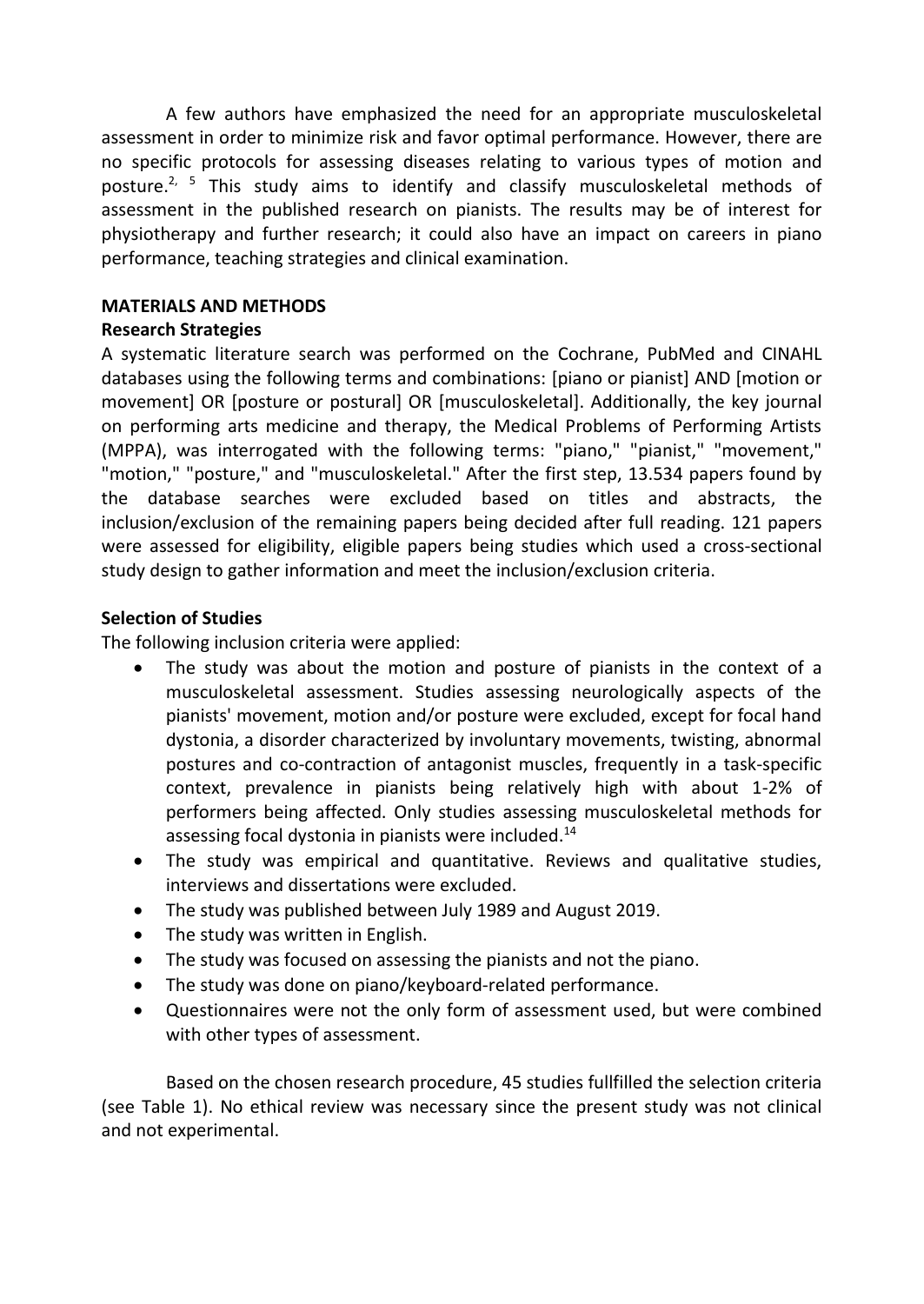### **Analysis**

The classification for the selected studies is based on the Schemmann et al. (2018) study<sup>1</sup> to which the category *Combined with Other Assessments* and the subcategories *MIDI Data* and *Neurological Tests* were added as follows:

- 1. Biomechanical measurements which include kinematics, kinetics, muscle activity/response, joint range of motion (ROM), MIDI data and other types of assessment;
- 2. Clinical examination (inspection/palpation, ROM, muscle tests, neurological tests and other types of assessment);
- 3. Self-report assessments;
- 4. Combined with other assessments.

## **RESULTS**

A total of 13.646 citations were retrieved. Abstracts and papers were assessed for eligibility in several stages as outlined in Table 2. The most frequent reason for exclusion was papers featuring research on musicians or instrumentalists that were not pianists (*n*=13.575).

The methodological limitations identified in a majority of papers were lack of informed consent procedure description (*n*=58), inadequate reporting of reliability and validity of the outcome measures (*n*=14), lack of statistical significance, and inadequate acknowledgement of study limitations (*n*=23).

The 45 studies selected are listed in Table 2 along with all assessment types in use as well as their respective combinations. Detailed information about the studies is presented in three categories: biomechanical, clinical examination and self-report. A special subclassification was made for MIDI data because of its frequency and importance as an assessment method for pianists. Simoultaneous measurements of finger and wrist joint movement is essential during piano performance.<sup>15</sup>

## **BIOMECHANICAL MEASUREMENTS**

## **Measurement of Kinematics**

45 studies were included in this review. 21 studies measured motion, movement or posture, assessed by 2-dimensional (2-D) or 3-dimensional (3-D) kinematic analysis.

Spector and Brandfonbrener (2005) videotaped (by standard digital video camera) patients' hands with musician's dystonia and combined the assessment with the "Frequency of Abnormal Movements arm dystonia disability scale" (FAM) and the "Burke-Fahn-Marsden scale" (BFM). 16

Differences in kinematics and kinetics of the upper-limb movements were investigated by Furuya et al. (2010) while the subjects were pressing a key with two different touches: pressed and struck. The devices used were: two 2-D position sensor systems, a sound-level meter and a stereo-sound amplifier. <sup>17</sup> Furuya et al. (2012) measured kinematics in the sagittal plane (position sensor cameras) and muscular activities (EMG) of the upper extremity (anterior *deltoid*, posterior *deltoid*, *triceps brachii*, *biceps brachii*, *flexor digitorum superficialis* and *extensor digitorum communis*) during repetitive piano keystrokes.<sup>18</sup>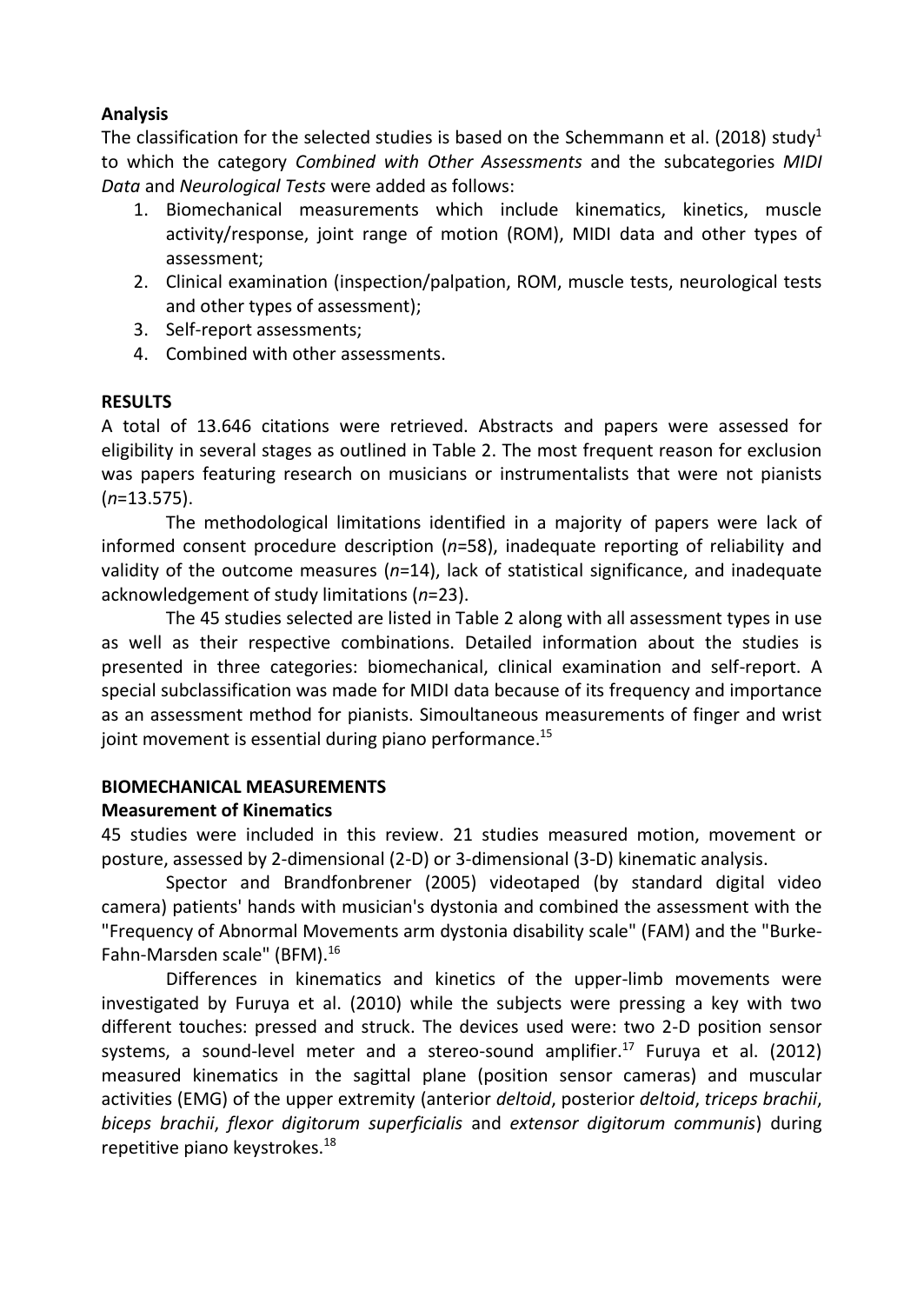Several studies used an accelerometer for kinematic data. Chen et al. (2011) used four accelerometers combined with EMG for measuring physiological tremors in the vertical direction of the right-hand digits (*flexor digitorum superficialis* and *extensor digitorum communis*). All subjects conducted two contralateral resistance protocols with the left hand in the nongrip and grip conditions. <sup>19</sup> A wireless 3-D accelerometer was used by Clemente (2014) to measure and analyze the head and cervical posture of piano players during musical performance. The 3-D accelerometer was incorporated in a special pair of glasses used by the subjects.<sup>20</sup> De Manzano et al. (2010) recorded the head movements using a 3-axis accelerometer, combined with EMG, MIDI-data, self-report questionnaire as well as cardiovascular and respiratory measurements. <sup>21</sup> A 3-D accelerometer and empirical-mode decomposition in combination with a Hilbert transform was used by Lee et al. (2014) for obtaining the instantaneous frequency and amplitude of subjects' tremor.<sup>22</sup> In a further study (2015) the authors focused on the 3-D accelerometer signals combined with EMG and clinical examination.<sup>23</sup>

Fernandes and de Barros (2012) used 3-D retro-reflective markers combined with grip strength and anthropometric measurements as well as a hydraulic dynamometer. The grip-strength measurements employed a Digiflex hand and finger exerciser.<sup>24</sup>

Sakai et al. (1996) adapted the Expert Vision System for measuring the finger and wrist joint motion. This video-based passive marker system was used during the piano playing of the subjects.<sup>15</sup> Further on (2006), the authors used a video-based passive marker detection system (Expert Vision System) which is able to track the 3-D motion of the reflective markers.<sup>25</sup> Furuya et al. (2011) used a video-based passive marker detection system (Expert Vision System) which consists of four video cameras, a video processor and a system able to track in 3-D the motion of reflective markers. Additionally, hand span as well as range of motion were also assessed. 26

Kaufman-Cohen et al. (2018) investigated joint kinematics (wrist and elbow angles) with a 3-D motion capture using passive reflective markers, a six-camera highspeed motion analysis system (Qualisys Medical AB) combined with anthropometric measurements, the "Standardised Nordic Questionnaires" (SNQ), self-report and a validated appendix for Upper Extremities.<sup>6</sup>

Kilincer et al. (2019) investigated lateralization and motor asymmetry using kinematic 3-D sensor from the electromagnetic tracker (TrackSTAR ascension Technology) attached to the index finger.<sup>27</sup>

Wristen et al. (2006) used a high-speed motion capture technology (six-camera digital infrared-camera system) that captured index finger motions during performance.<sup>28</sup> An optoelectronic computerized system (Smart system) that detected 3-D motion of the relative joint positions and fingers of the right hand by six infrared-sensitive device cameras was used by Ferrario et al. (2007). <sup>29</sup> Ferrarin (2008) examined pianists with focal dystonia using an optoelectronic motion capture system (SMART system) for 3-D kinematic data, combined with EMG, inspection of the upper-limb movements, selfreport, neuroimaging and hematochemical testing. <sup>30</sup> Massie-Laberge et al. (2019) used a kinematic passive infrared motion capture and a questionnaire about how body movements relate to musical structure. They used a 17-camera Qualisys motion capture system for motion data and a video camera to record the performances. $^{31}$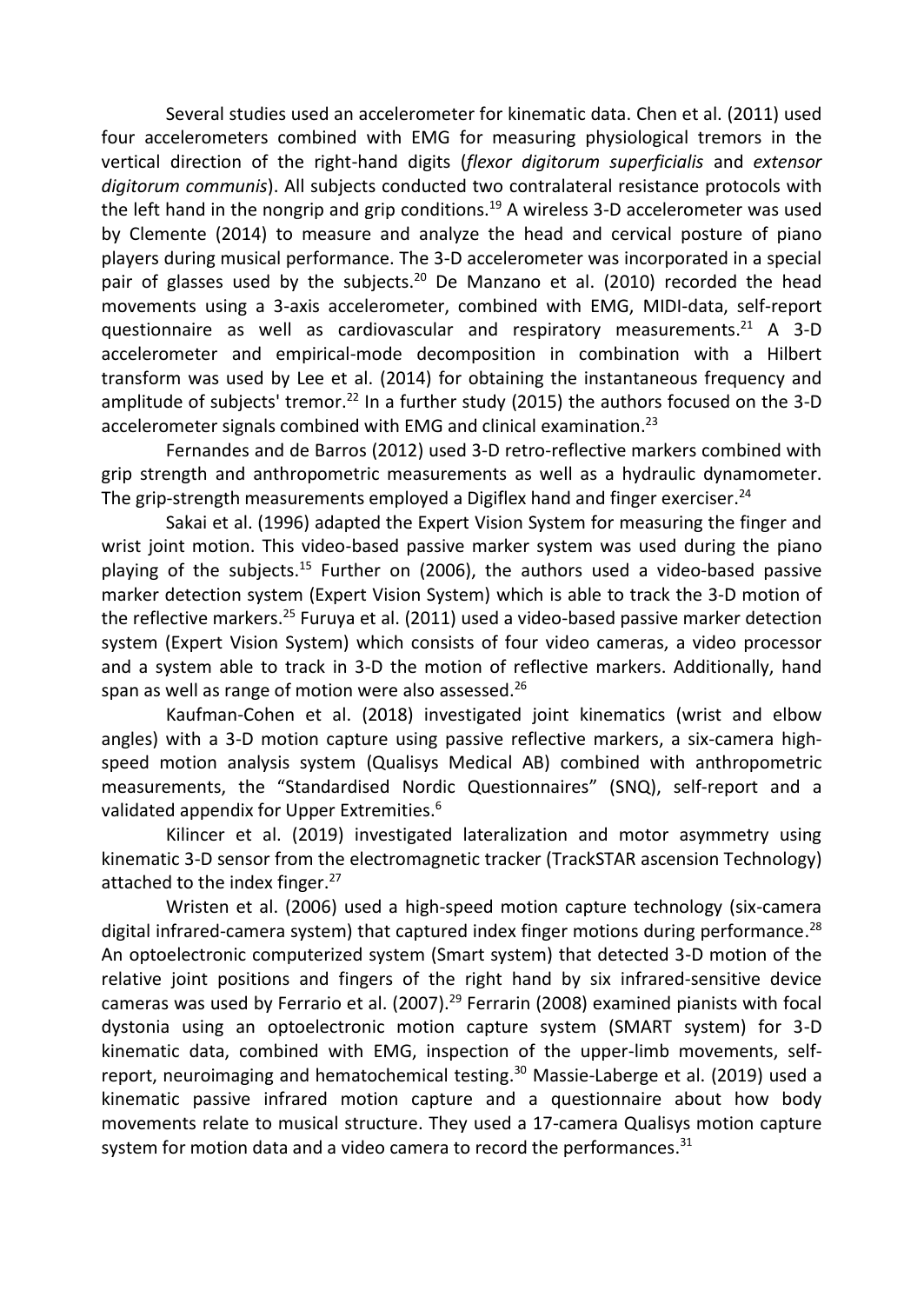The wrist dynamic motion was measured by Sugawara (1999) using the Greenleaf Medical System (containing WristSensor Gloves and dual-axis sensors) supplied with a goniometer and a self-report questionnaire. <sup>8</sup> Tominaga et al. (2016) recorded timevarying joint angles of fingers using a custom-made glove and MIDI data.<sup>32</sup>

The "Adapted Postural and Repetitive Risk-factors Index" (APRRI) was adapted by Yee et al. (2002) who combined the data with the "Upper Body Musculoskeletal Assessment" (UBMA) and self-reporting,<sup>33</sup> the UBMA being a comprehensive set of clinical evaluations.

O'Shea and Moran (2019) studied while the pianists were performing the role of attentional effort using Motor Imagery with iPad 3, Tobii T60 eye-tracking system combined with an EMG armband, a self-report questionnaire and the "Borg Rating of Perceived Exertion Scale-CR10" (BRPES). A Cedrus response pad was used afterwards in order to test finger motor-function. 34

#### **Measurement of Kinetics**

Six of the studies focused on instrumental assessments for data such as forces, muscle pressure and internal loads. Wolf et al. (1993) used Harding's 2-D finger computer model to measure forces in the joints and tendons of the right index finger.<sup>35</sup> The tendon and joint forces determined from a free-body force analysis of each of the phalangeal segments was studied by Harding et al. (1989). The subjects' fingertip strike-force was measured with a force transducer. Also the tendon activation moments as function of the joint flexion angles were determined with a bow-string model.<sup>36</sup>

Inui and Ichihara (2001) assessed finger tapping of the subjects using a force plate connected to strain gauges.<sup>37</sup> A four miniature strain-gauge force transducers to monitor the striking forces of the tapping fingers was used by Aoki et al. (2005). Additionally, they measured the maximum isometric pinch force of the fingers with a self-made straingauge force transducer and the maximum grasp force of the right hand using a graspforce dynamometer. 38

#### **Measurement of Muscle Activity or Response**

All the assessed muscles with EMG are mentioned in Table 5. Grieco et al. (1989) made a vocational electromyographic analysis of the trunk, shoulder and arm during performance, supplied by general anthropometric parameters and self-report.<sup>39</sup> Further on, Gohl et al. (2006) analyzed the median and ulnar neuropathies by using the Cadwell Sierra LT electromyograph and stimulator (EMG) combined with measurements of the skin temperature at the wrist (digital thermometer), active range of motion, manual muscle testing as well as neurological testing and self-reporting. 40

Wristen et al. (2006) used an eight-channel EMG system for the muscle activity in the back/shoulder, parts of the hand and arm, and the masseter muscle of the jaw. Also, electrogoniometers were used for measuring the motion range of the hand span.<sup>41</sup> The activity of eight arm and shoulder muscles with EMG was measured by Yoshie (2008), combined with MIDI signals, electrocardiogram, a sweat-rate meter and self-reporting.<sup>12</sup>

Oikawa et al. (2011) assessed the wrist positioning and wrist muscles activity with a surface EMG, an electrogoniometer connected to EMG, and manual-resistance muscle tests.<sup>42</sup> The muscular activities in the focal dystonia pianists' hands was recorded by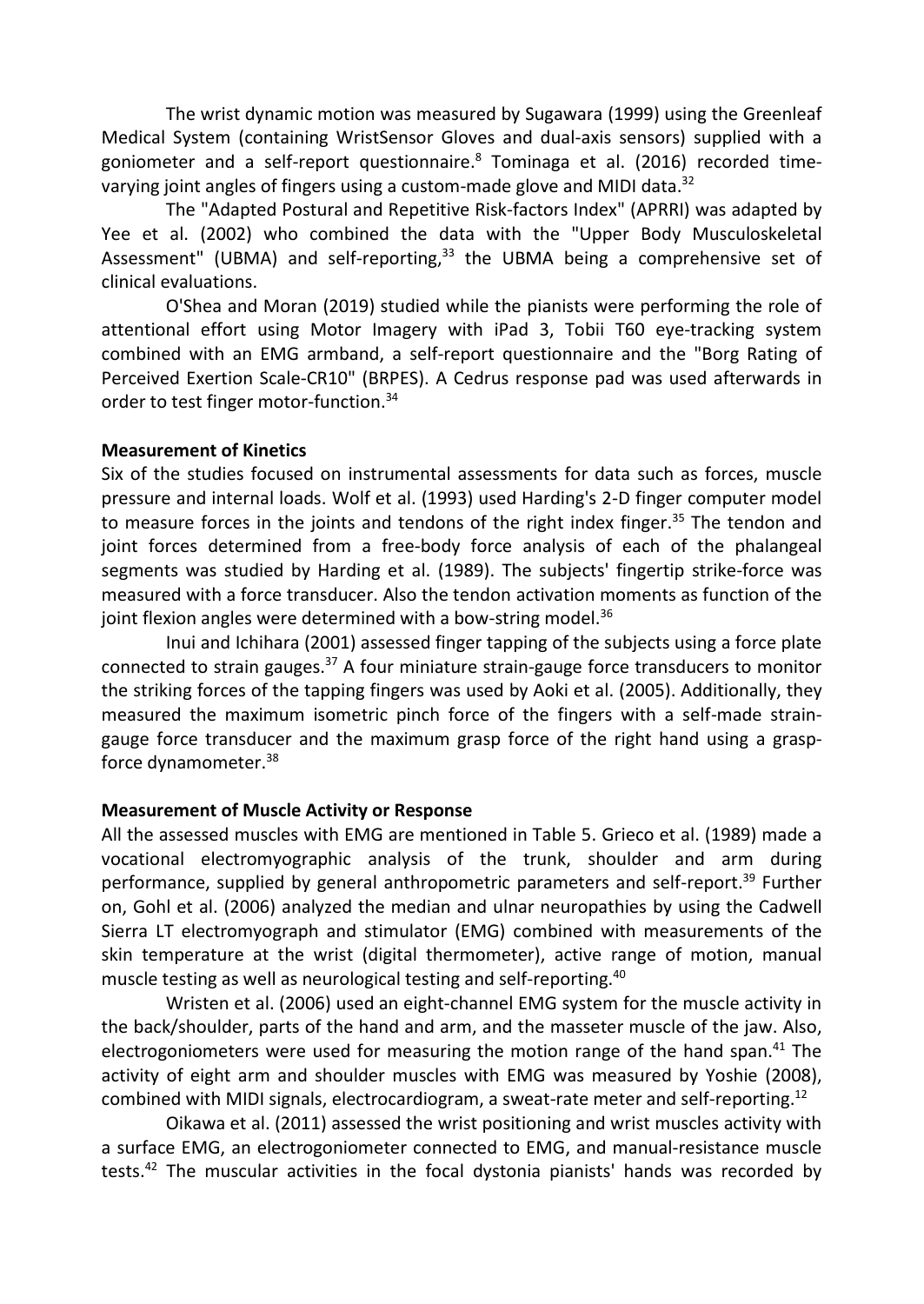Furuya et al. (2018) with a surface electromyograph. Additionally, finger dexterity was measured by MIDI sensors implemented beneath all piano keys. <sup>43</sup> Honarmand et al. (2018) recorded surface electromyography of the back-extensor muscles. Also, they ran the isometric back extension test and used self-reporting. 44

The activity of eight intrinsic and extrinsic finger muscles was recorded by Oku and Furuya (2019) using EMG and MIDI data from a piano synchronized with EMG signals. 45

#### **MIDI DATA**

A number of studies used a connectivity standard (Musical Instrument Digital Interface or MIDI) to succeed in transferring digital-instrument data. <sup>46</sup> Furuya and Altenmüller (2013) studied the finger tapping of pianists with Focal dystonia. They recorded MIDI data using a custom-made script in LabView. <sup>14</sup> The MIDI-based analysis and a self-report for assessing the musician's dystonia in pianists was used by Van Vugt et al. (2014). <sup>47</sup> Spector et al. (2014) assessed the temporal unevenness in scale playing using also a MIDI-based analysis and self-reporting.<sup>48</sup>

## **OTHERS**

Chen et al. (2000) measured the pain threshold of latent myofascial trigger-points of bilateral *extensor digitorum communis muscles* using a pressure algometer. <sup>49</sup> The ankle stability in musicians was studied by Rein et al. (2010) using the Biodex Stability System and, additionally, a goniometer (for ROM), a tuning fork (for the vibratory sensibility of the lower leg), EMG and self-reporting. <sup>50</sup> Sakai and Shimawaki (2010) used a simple posterior-anterior radiography of the affected hand with the thumb and the little finger abducted. They measured also the hand span and the length of the thumb, middle and little finger.<sup>7</sup> Baadjou et al. (2015) assessed finger mobility by digital photography of hands and questionnaires such as "Short Questionnaire to Assess Health-enhancing physical activity" (SQUASH), "Dutch Musculoskeletal Questionnaire" (DMQ), "Disability Arm, Shoulder, Hand questionnaire" (DASH), "Short Form-12" and "Visual Analog Scale" (VAS). 51

#### **CLINICAL EXAMINATION**

Among the selected studies, 17 used clinical examination as follows: inspection/palpation, manual ROM and muscle, neurological or other clinical tests. Muscle stretch reflexes, pathologic reflexes (Hoffman and Babinski reflexes), special tests (Tinel's sign and Phalen's test) and Adson's maneuvers were included in the range of neurological tests. Table 4 covers the clinical assessment for all of the 17 studies mentioned.

Wristen (2000) set motion pattern norms (which considered the biomechanical, environmental and morphological constraints of the pianists' performance) that were formatted into checklists for future qualitative biomechanical analyses of individual players' technique. 9

Yoshimura et al. (2006) analyzed the risk factors for playing-related pain in students and used extensive upper arm and hand anthropometric measurements along with a battery of bilateral upper-extremity performance tests (ROM), isometric strength,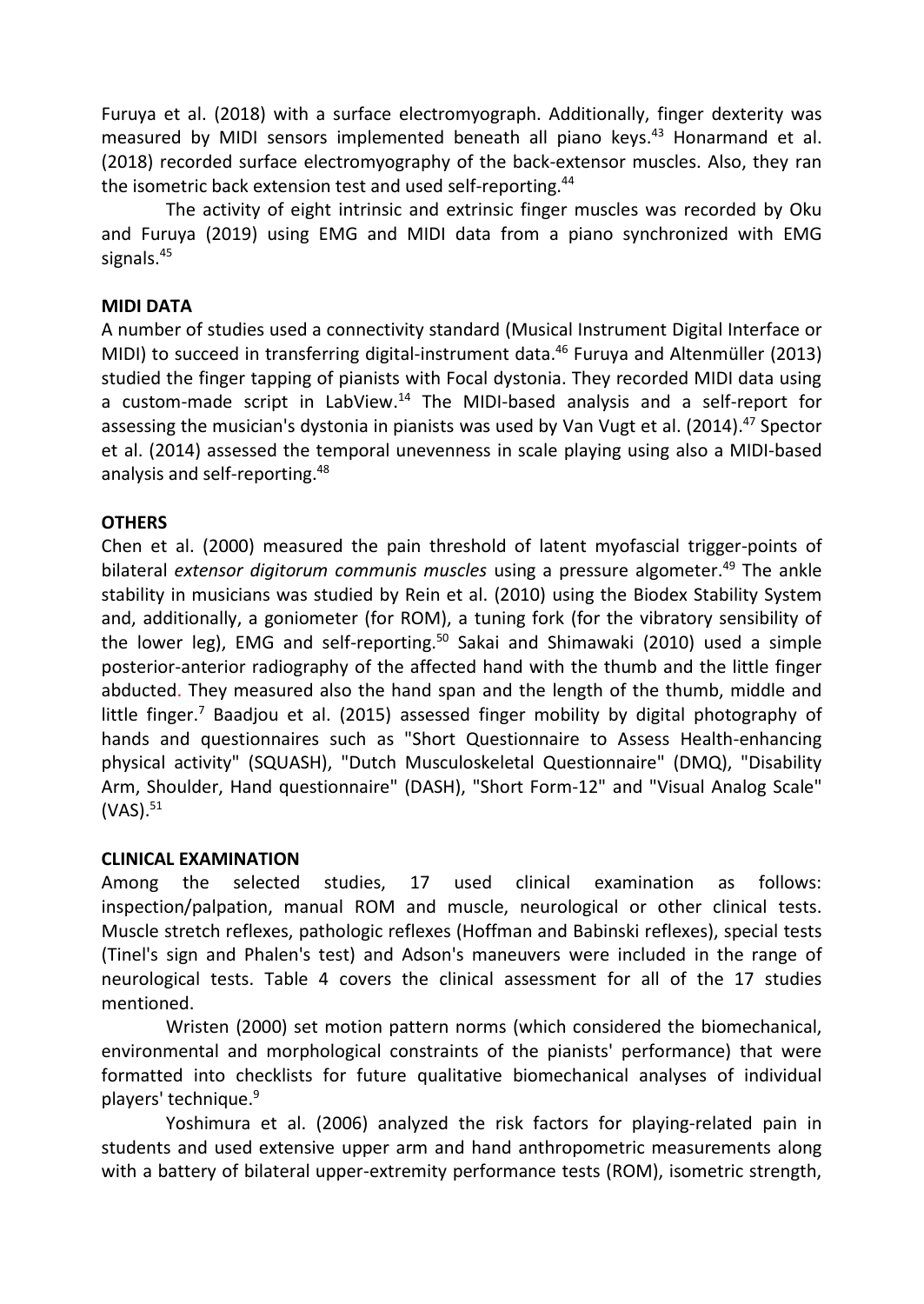rotation speed, and hand span measured with a digital photographic device. The hand volumes were measured using the displacement method.<sup>52</sup> Furthermore, Yoshimura (2008) conducted the same study, this time on piano teachers, using anthropometric measurements of the upper arm and hand, bilateral upper-extremity performance tests, VAS and digital photography of the hands for finger mobility.<sup>53</sup>

Wilson et al. (1993) measured biomechanically hand size and shape, active range of motion and passive flexibility.<sup>54</sup> Lee (2010) used Wagner's method for passive span of fingers' measurement device and adapted it for biomechanical measurements of the hand and arm.<sup>55</sup>

#### **SELF-REPORTING ASSESSMENTS**

Table 3 presents the additional self-reports that were used in the musculoskeletal assessment. The present review did not cover general information such as demographic data,<sup>39,40,48,50,52</sup> playing background and/or playing habits,<sup>6,8,39,40,48,52</sup> playing experience and professional status,<sup>40</sup> hand dominance,<sup>40</sup> computer time,<sup>40</sup> sport activities<sup>50</sup> and enjoyment of school subjects.<sup>48</sup> The questionnaires targeting psychological status<sup>8,39,52</sup> and subject awareness regarding Cumulative Traumatic Disorders were also not being taken into consideration. 8

#### **DISCUSSION**

The research on musculoskeletal assessment requires movement measurements using motion-capture devices and electromyography. Computational analysis in areas such as robotics, signal processing, multivariate analysis and machine learning can also be used for force sensors and data analysis. 13

Most (73.33%) of the above-mentioned 25 studies (dated July, 1989 to August, 2019) were written from 2006 to 2019, which suggests a growing interest in research on musculoskeletal assessments on pianists during piano performance. 50% more publications in this field were published from 2010 to 2019 (equal to the output from 1989 to 2009), while literature predating 1993 is almost inexistent.

The research studies reviewed here are significantly different in terms of their objectives, variables, instruments and measures employed, as well as the type of dataanalysis performed. Most published studies were designed with clinical rehabilitation in mind; music teachers were co-opted in very few of them.

Two previous studies reported that pianists' PRMD's occurred most frequently at the hand and forearm muscles,<sup>56,57</sup> the wrist being especially susceptible to injury.<sup>8</sup> Of the fingers, the index and the middle finger were the two most examined.<sup>29</sup> The EMGrecorded muscles are presented in Table 4. The most frequent (35.71%) EMG muscle assessment looked at the forearm muscles, especially *extensor digitorum superficialis* and *flexor digitorum superficialis* (23.8%).

However, different studies investigated other muscles and their results are significant for future research. For example, investigations of the mechanics of *ankle sprains* in musicians are necessary in order to evaluate work-related injuries in instrumentalists.<sup>50</sup> Grieco et al. (1989) reported that the trunk and the neck were the sites that generated the most frequent, serious and prolonged problems among young pianists.<sup>39</sup> Further documentation is needed in order to validate the results,<sup>52</sup> to address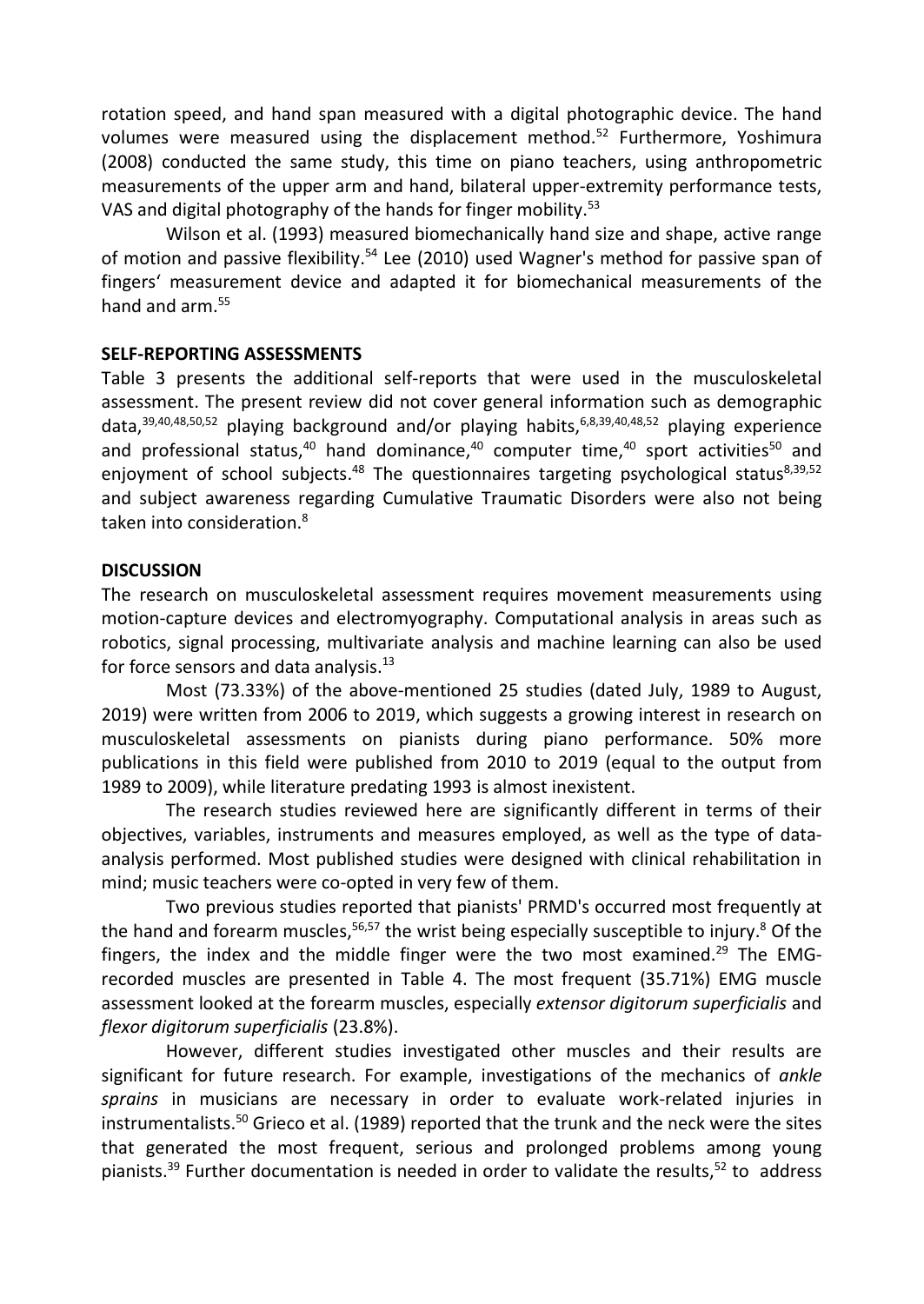the pianists' playing position as part of the evaluation process, <sup>40</sup> as well as to correlate among changes in pressure pain threshold and the duration of repetitive muscle contraction. 49

For further research it may be important to note that the instruments reported in the selected studies were validated and tested for reliability. For instance, the optimization analysis technique used by Harding et al. (1989) can be used to provide data on finger positions that minimize forces in digital tendons and joint during piano performance. Alternatively, he proposed a stop-action video recording technique for finger positions during performance; the data could be entered into the finger-force modeling program so as to determine tendon-tension magnitudes. 36

Sakai et al. (1996) reported the feasibility of the method developed in his study and it would be a useful addition to the assessment methods currently avaible. <sup>15</sup> The reliability and validity of the methods implemented by Gohl et al. (2006) in the procedure has been proven by empirical evidence.<sup>40</sup> The methodology proposed by Fernandes and de Barros (2012) is sufficiently sensitive to detect motion patterns and fingercoordination differences between pianists and non-pianists. <sup>24</sup> The wireless 3-D accelerometers can be a helpful tool to evaluate both dynamic and static body biomechanics. <sup>20</sup> The pressure algometer developed by Fischer has proven to be a reliable and a valid way to measure the pain threshold of an MTrP. <sup>49</sup> Yoshie (2008) used a validity and reliability scale: the "anxiety thermometer" confirmed by Houtman and Bakker (1989). Also, he stated that the MIDI technology has actually been shown to be effective in quantifying movement impairment caused by the overuse syndrome or focal dystonia. 12

Yoshimura (2006) states that VAS is a reliable and a valid approach for measuring pain. <sup>52</sup> Honarmand et al. (2018) used a valid and reliable Persian translation of the "Cornell Muscular Discomfort Questionnaire" (CMDQ). <sup>44</sup> In addition, the "Frequency of Abnormal Movements arm dystonia disability scale" (FAM) developed for the objective and quantitative clinical assessment of musician's dystonia may be useful for pianists. A reliable and valid scale could be combined with the FAM scale to broaden the former's scope. Also, the results for the FAM scale could be reinforced by repetition with more examiners and the relationship between FAM scores and the level of examiners' expertise could be determined simultaneously (Spector and Brandfonbrener 2005). 16

Spector et al. (2014) used MIDI data as a validated measure of motor performance, relevant in a musical setting. However, the additional questionnaire used has not yet been validated and there remains the possibility of a recall bias.<sup>48</sup> Also, the UBMA is a relatively new measurement tool and there is currently no published normative data. 33

Peroneal reaction time is a stable parameter which is reliable for repeated measurements, independent of the time of measurement. <sup>50</sup> Also the Biodex Stability System is a reliable tool for assessing neuromuscular control by quantifying the ability of a person to maintain dynamic postural stability on an unstable surface. 50

Yee et al. (2002) demonstrates that the test-retest reliability for the "Adapted Postural and Repetitive Risk-factors Index" (APPRI) was highly effective. However, it is also possible that the APRRI may have been too complicated of a measure to score by including the dynamic posture of several joints and body parts. A more specific measure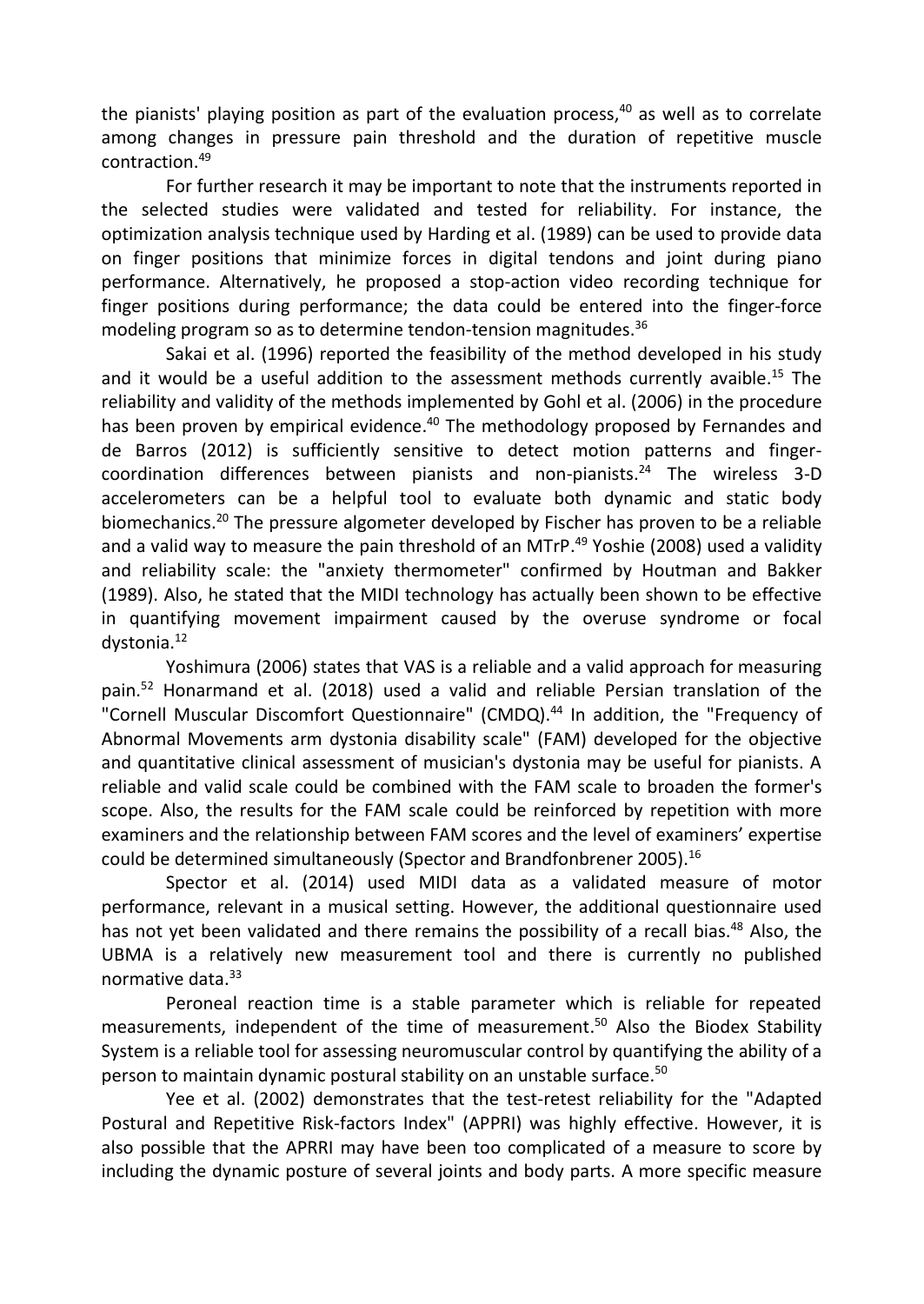of postural control to areas of discomfort as self-reported by the subject may be worth taking into consideration for further research. For example, a part of the APRRI could focus on the wrist and elbow joints of the right arm. Also, it may be helpful to include in the APRRI a measure of repetitiveness and muscular tension.<sup>33</sup>

Likewise, determining the most important methodological limitations in previous literature can help further studies investigate hypotheses derived from such limitations.

Sugawara (1999) mentioned that, in terms of accuracy of the measurement, there might have been a slight deviation during the calibration process or during the fitting of the gloves. Also, the pocket that houses the optic fiber on the glove interfered with stabilizing the arm of the goniometer which normally remains in a fixed position. Due to the fact that, to some subjects, the gloves were too small or slightly too big, their range of motion for the session may have deviated from the normal range of motion.<sup>8</sup>

Van Vugt et al. (2014) mentioned that there was no control for the amount of time a subject partook in each of the therapies and that objective measurements of taskspecific motor performance were only gathered on a subsample of subjects (<50% of the total number included in the study). The subjective measurement scales were not previously validated. 47

Some studies reported, as a limitation, that they assessed just one hand or just the fingers. Kaufman-Cohen et al. (2018) reported that the main limitation of his study is that joints other than the elbow and wrist were not monitored, so that the compensation techniques were not recorded. Also, little attention was payed to control the differences between participants' height and its impact on kinematics or to having all participants playing at the same tempo, which could have had some effect on the fragment being played, hand position, or muscle tension. 6

Lee (2010) recorded only the scale in thirds with the right hand alone. <sup>55</sup> Further, Lee et al. (2014) did not include the difference between the hands that are more involved in motor control (right hand in pianists) and the contralateral hand, and did not investigate whether the handedness plays a role. <sup>22</sup> Oku and Furuya (2019) did not compare between the right and the left hands of the patients because the hand affected by focal dystonia differed across the patients. The authors included subjects with symptoms manifested at only one finger. Further studies are therefore needed to investigate whether the present classification applies to patients whose multiple fingers are affected by focal dystonia. Other performing tasks besides scales and arpeggios can also trigger the symptoms and could be investigated.<sup>45</sup>

Tominaga et al. (2016) did not cover all possible patterns of fingering such as the transitions between the index and middle fingers. The movement independence of fingers depends on fingering. Also, he assessed only key-striking movements. 32

Furuya and Altenmüller (2013) reported that the current testing procedure assessed not only the characteristics of the dystonic symptoms, but also results from biomechanical constraints. The issue could be solved by collecting data only from patients with no history of botulinum-toxin injection and adding the biomechanical measurement proposed by Furuya and Altenmüller. 14

3-D motion capture cameras represent a significant investment, are expensive, difficult to use, and require a fixed installation.<sup>20</sup> Yet, some of the studies that used a 3-D kinematic analysis, did not exploit the device at full capacity. Fernandes and de Barros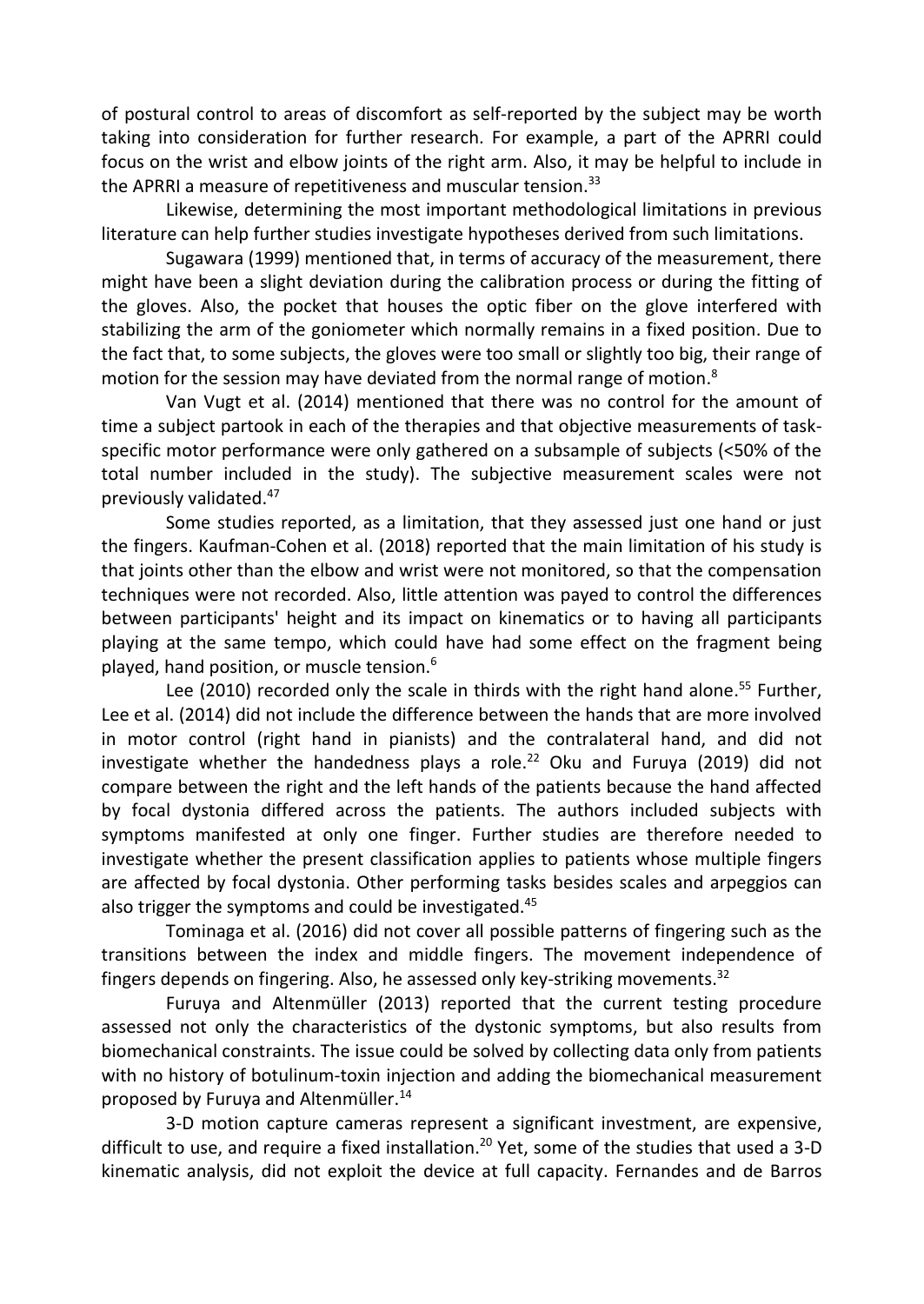(2012) used a 3-D kinematic analysis, however only rotations in the sagittal plane were analyzed.<sup>24</sup> The sagittal plane was reported as a limitation in Harding's 2-D finger model, together with *only the fingers' examinations,* or *just male subjects*. 35

A number of studies were the first to implement new procedures. Sakai et al. (2006) marks a starting point for the use of a video-based passive marker detection system for pianist's hand and wrist.<sup>25</sup> Wristen et al. (2006) are the first to apply motioncapture technology in order to study pianists. High-speed motion-capture technology allows for detailed examination of the pianists' motions. Use of high-speed motion analysis can help piano teachers identify potential motion problems in pianists' technique. 28

Furuya et al. (2011) mark a starting point for the use of a video-based passive marker detection system for hand and wrist in piano performance. Additional advances in computer technology and software, as well as the inclusion of additional piano techniques, should be studied further. 26

Yoshie (2008) is the first to have systematically checked how the activity of musicians' arm and shoulder muscles can be elevated during stressful performances. 12 Hand and arm weights were measured by Lee (2010) after a brief session of weightrelaxation training, an innovative procedure. <sup>55</sup> Chen et al. (2011) was the first to describe differences in pianist motor control in the cross-transfer of motor overflow with physiological tremor. 19

MacRitchi et al. (2013)<sup>58</sup> and Teixeira et al. (2015)<sup>59</sup> found that the pianists' movements depend on the underlying structure of the musical excerpt and on the technical level thereof. The variations in head position found by Massie-Laberger et al. (2019) are strongly associated with the structural features of the piece or with the physical constraints of the instrument. 31

A variety of music examples, from a basic keyboard passage (44.82%) to a technically demanding piano score were used for subject performance in the selected studies (see Table 6).<sup>20,28,31,41</sup> Basic keyboard passages include scales, arpeggios and/or chords. The practice of scales is relevant for pianists and piano students as scales are basic elements of the musical architecture in classical, jazz, rock and pop music.<sup>48</sup>

The requested task was performed either *staccato* or *legato*, or both, with one or both hands for the melody/music excerpt. The tempo was strictly measured with a metronome,  $6,12,15,18,25,26,30,34,39,42,43,45,47,48,55$  or requested to be either a constant<sup>25,32</sup> or increasingly<sup>16,33</sup> faster, or not controlled at all.<sup>7,8,16,17,20,21,28,29,29,31,35,41,44,49</sup> The time frame was from 1.5 minutes $^{41}$  to more than 5 hours. $^{44}$ 

Various characteristics of the instrument such as brand and model, year of construction, vertical versus coda instrument and anthropometrics may be important, because the joint kinematics may change when using different pianos. <sup>6</sup> The majority of the included articles used a digital piano, with two exceptions: a Bechstein grand pianoforte<sup>29</sup> and a 7/8 piano keyboard.<sup>41</sup> The dimension of the Bechstein piano limited the position of the cameras used for movement reading while more complex biomechanical models (up to 19 markers per hand) have been used for the analysis of single finger motions only without musical performance.<sup>29</sup> Wristen et al. (2006) used a 7inch smaller keyboard, a 7/8 piano keyboard (Steinbuhler & Company) that can be fitted into a grand piano in place of a conventional-size keyboard. The musical instrument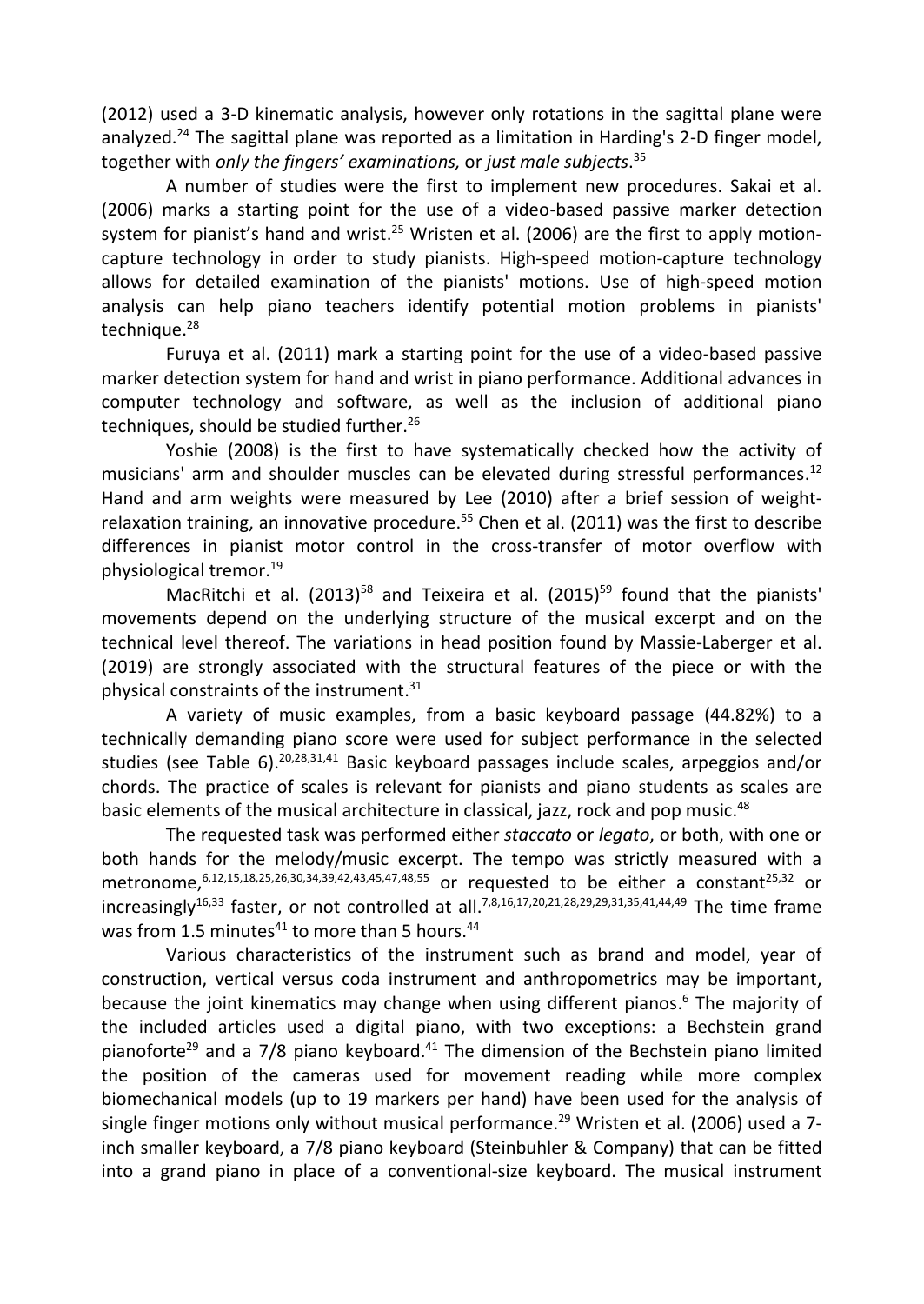should be carefully chosen as this variable could result in misleading results by alteration of various data such as different camera positions, greater finger markers and more.<sup>41</sup> Further research may focus on studies that correlate repertoire, technique and practice habits with physical discomfort.<sup>60</sup> Moreover, it could select a wider set of musical pieces to allow for a better identification of the characteristics of each group. 29

In addition, a better definition of what represents the typical participant profile for the different branches of this type of research could provide more streamlined data. In the 45 studies reviewed so far, participants had a wide variety of musicianship level, from university beginner students to consecrated concert pianists. Even though greater proficiency should lead to more effortless and more efficient keystrikes, <sup>35</sup> age is an important risk factor for pain.<sup>53</sup> Studies on piano teacher/piano student pain at different levels<sup>29</sup> and its relation with intrinsic characteristics (age, race and nationality), performance and/or practice habits, teaching hours, <sup>61</sup> and so on, could be developed further. 53

Most studies recruited piano students at university level. The absence of studies on first-class concert pianists is attributable to difficulty of access, recruiting a large enough number of such musicians being practically not possible. However, further research could aim for more concert pianists, as the total unitary kinetic energy and the unitary kinetic energy of extraneous movements of concert pianists is significantly larger for both, hand and fingers.<sup>29</sup>

Studies that take into consideration different nationalities are also relevant for further studies. Furuya et al. (2006) stated that the rate of PRMD was >10% higher with Japanese pianists than the figure reported in Western countries.<sup>62</sup>

#### **CONCLUSIONS**

The present survey shows that despite of increasing interest in this field of research, the empirical data is still subject to serious limitations. The present review of musculoskeletal studies did not asses the validity of the results. Suggestions for future research may include biomechanical assessment, clinical examination and self-reports which could be useful to the medical-care system as well.

Future studies may use a standardized design for physical assessment, valid and reliable measurement tools, as well as appropriate statistical tests of association.<sup>61</sup> Furthermore, musculoskeletal assessments should be evaluated in a way that guarantees the reliability and the validity of the observations made. Moreover, there should be more studies on the relationship between piano performance musculoskeletal measurements and the quality of the performance. A standard protocol that should include the description of the procedure, instructions and possible outcomes may be taken into consideration. The present review may be useful to research in the study of musculoskeletal-assessment quality and impact thereof on different health indicators and/or performance.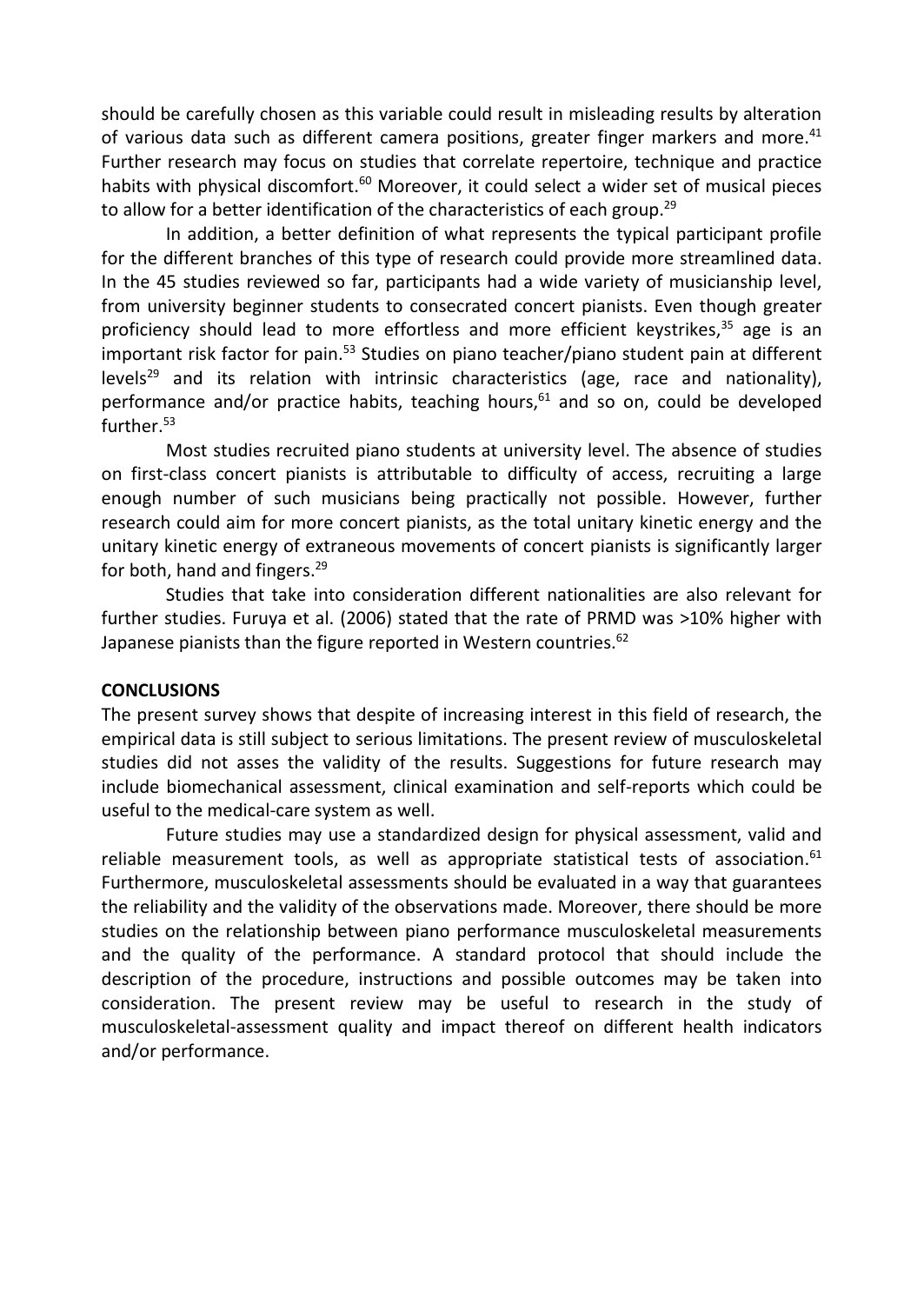#### **TABLE 1. Selection of papers for review**

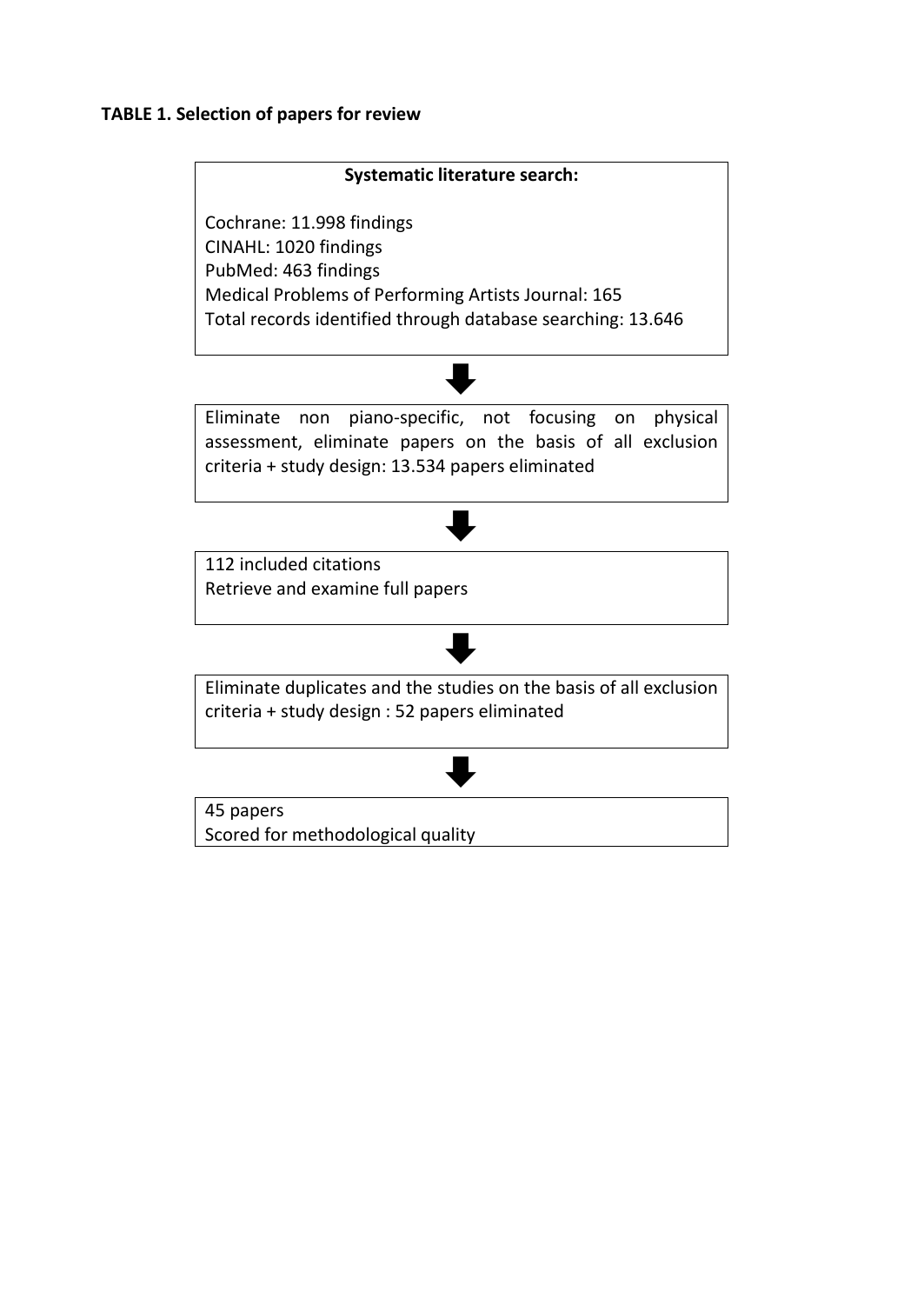# **TABLE 2. Overview of All Types of Assessment and Their Combinations Used in the Selected Studies**

| Reference                                             |                                    |                      |          | Instrumented<br>Biomechanical<br>Measurement |                    |        |           |                      |              | <b>Clinical Examination</b> |                   |       | Self-Report | Assessments<br>with Other<br>Combined                   |
|-------------------------------------------------------|------------------------------------|----------------------|----------|----------------------------------------------|--------------------|--------|-----------|----------------------|--------------|-----------------------------|-------------------|-------|-------------|---------------------------------------------------------|
|                                                       | Population: n type of pianist (RR) | Kinematics (2D + 3D) | Kinetics | Muscle activity / response (EMG)             | ROM (instrumented) | Others | MIDI Data | Inspection/Palpation | ROM (manual) | Muscle tests                | Neurological test | Other |             |                                                         |
| Aoki et al.<br>$(2005)^{38}$                          | 10/10                              |                      | X        |                                              |                    |        |           |                      |              |                             |                   |       |             |                                                         |
| Baadjou et<br>al. (2015) <sup>51</sup>                | 31/<br>132                         |                      |          |                                              |                    | X      |           |                      |              |                             |                   |       | X           |                                                         |
| Chen et al.<br>$(2000)^{49}$                          | 40/65                              |                      |          |                                              |                    | Χ      |           |                      |              |                             |                   |       |             |                                                         |
| Chen et al.<br>$(2011)^{19}$                          | 12/24                              | X                    |          | Χ                                            |                    |        |           |                      |              |                             |                   |       |             |                                                         |
| Clemente<br>$(2014)^{20}$                             | 17/17                              | X                    |          |                                              |                    |        |           |                      |              |                             |                   |       |             |                                                         |
| de<br>Manzano<br>et al.<br>$(2010)^{21}$              | 21/21                              | X                    |          | X                                            |                    |        | Χ         |                      |              |                             |                   |       | X           | Cardiovas-<br>cular and<br>respiratory<br>measures      |
| Fernandes<br>and de<br><b>Barros</b><br>$(2012)^{24}$ | 11/25                              | X                    | Χ        |                                              |                    |        |           |                      |              |                             |                   | Χ     |             |                                                         |
| Ferrarin<br>$(2008)^{30}$                             | 3/18                               | X                    |          |                                              |                    |        |           | Χ                    |              |                             |                   |       | X           | Neuroima-<br>ging and<br>hemato-<br>chemical<br>testing |
| Ferrario et                                           | 19/19                              | X                    |          |                                              |                    |        |           |                      |              |                             |                   |       |             |                                                         |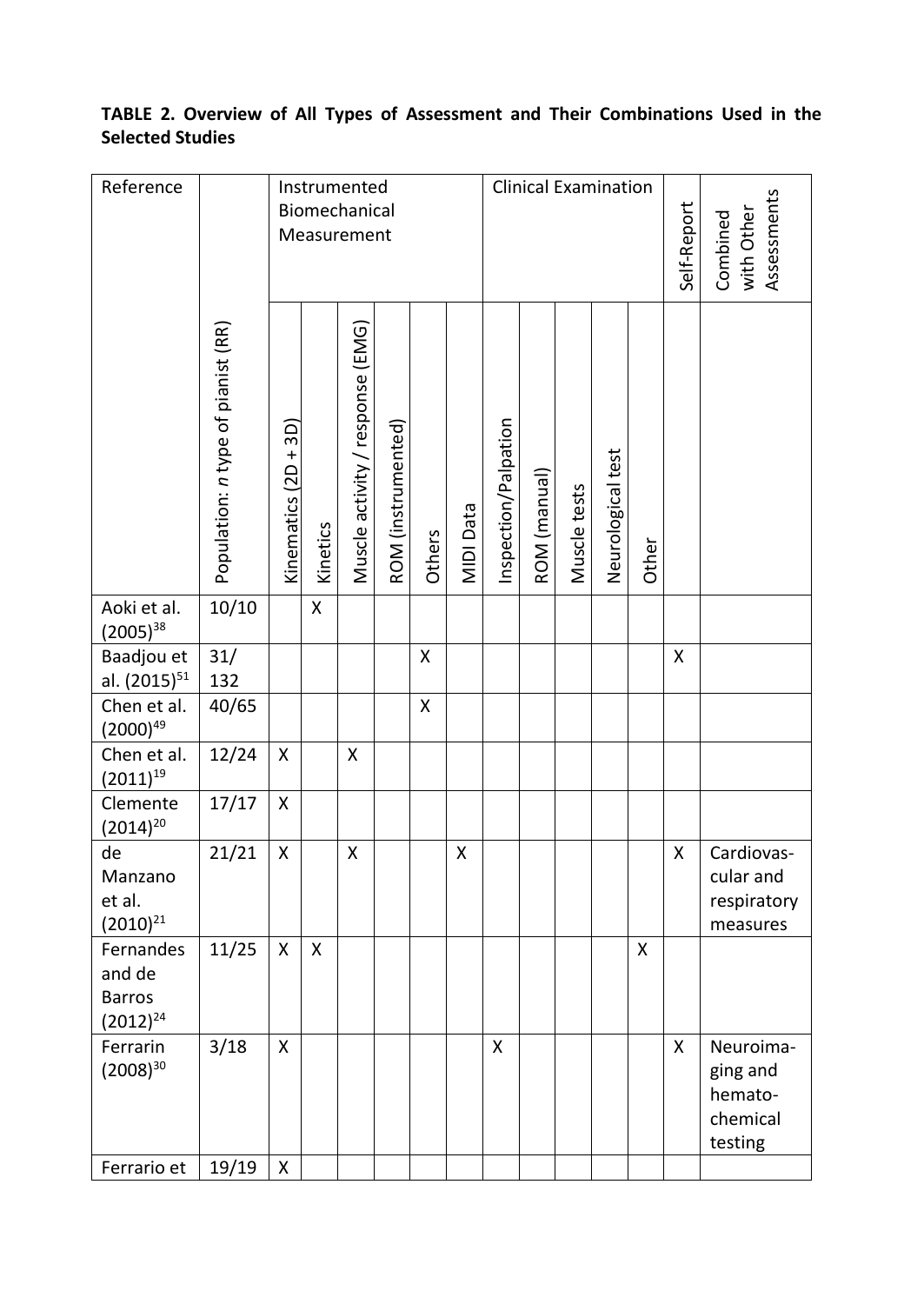| al. (2007) <sup>29</sup> |       |   |              |   |  |   |                           |   |   |   |              |             |
|--------------------------|-------|---|--------------|---|--|---|---------------------------|---|---|---|--------------|-------------|
| Furuya                   | 17/29 |   |              |   |  | X |                           |   |   |   |              | Custom-     |
| and                      |       |   |              |   |  |   |                           |   |   |   |              | made        |
| Altenmülle               |       |   |              |   |  |   |                           |   |   |   |              | script in   |
| r (2013) <sup>14</sup>   |       |   |              |   |  |   |                           |   |   |   |              | LabVIEW     |
| Furuya et                | 7/7   | X | $\mathsf{x}$ |   |  |   |                           |   |   |   |              |             |
| al. (2010) <sup>17</sup> |       |   |              |   |  |   |                           |   |   |   |              |             |
| Furuya et                | 5/10  | X |              |   |  |   | $\boldsymbol{\mathsf{X}}$ |   |   | X |              |             |
| al. $(2011)^{26}$        |       |   |              |   |  |   |                           |   |   |   |              |             |
| Furuya et                | 20/60 |   |              | X |  | Χ |                           |   |   |   |              |             |
| al. (2018) <sup>43</sup> |       |   |              |   |  |   |                           |   |   |   |              |             |
| Gohl et al.              | 19/38 |   |              | X |  |   | X                         | X | X | X | X            |             |
| $(2006)^{40}$            |       |   |              |   |  |   |                           |   |   |   |              |             |
| Grieco et                | 117/  |   |              | X |  |   |                           |   |   | X | $\mathsf{x}$ |             |
| al. (1989) <sup>39</sup> | 117   |   |              |   |  |   |                           |   |   |   |              |             |
| Harding et               | 4/4   |   | X            |   |  |   |                           |   |   |   |              | Combined    |
| al. (1989) <sup>36</sup> |       |   |              |   |  |   |                           |   |   |   |              | with a      |
|                          |       |   |              |   |  |   |                           |   |   |   |              | bow-string  |
|                          |       |   |              |   |  |   |                           |   |   |   |              | model       |
|                          |       |   |              |   |  |   |                           |   |   |   |              | analyser of |
|                          |       |   |              |   |  |   |                           |   |   |   |              | the joint   |
|                          |       |   |              |   |  |   |                           |   |   |   |              | flexion     |
|                          |       |   |              |   |  |   |                           |   |   |   |              | angles      |
| Honarman                 | 10/10 |   |              | X |  |   |                           | X |   |   | X            |             |
| d et al.                 |       |   |              |   |  |   |                           |   |   |   |              |             |
| $(2018)^{44}$            |       |   |              |   |  |   |                           |   |   |   |              |             |
| Inui and                 | 10/33 |   | X            |   |  |   |                           |   |   |   |              |             |
| Ichihara                 |       |   |              |   |  |   |                           |   |   |   |              |             |
| $(2001)^{37}$            |       |   |              |   |  |   |                           |   |   |   |              |             |
| Kaufman-                 | 15/15 | X |              |   |  |   |                           |   |   | X | $\mathsf{x}$ |             |
| Cohen et                 |       |   |              |   |  |   |                           |   |   |   |              |             |
| al. (2018) <sup>6</sup>  |       |   |              |   |  |   |                           |   |   |   |              |             |
| Kilincer et              | 40/80 | Χ |              |   |  |   |                           |   |   |   |              |             |
| al. (2019) <sup>27</sup> |       |   |              |   |  |   |                           |   |   |   |              |             |
| Lee                      | 12/12 |   |              |   |  |   |                           |   |   | X |              |             |
| $(2010)^{55}$            |       |   |              |   |  |   |                           |   |   |   |              |             |
| Lee et al.               | 12/31 | X |              |   |  |   |                           |   |   |   |              |             |
| $(2014)^{22}$            |       |   |              |   |  |   |                           |   |   |   |              |             |
| Lee et al.               | 11/21 | X |              | X |  |   |                           |   |   |   |              |             |
| $(2015)^{23}$            |       |   |              |   |  |   |                           |   |   |   |              |             |
| Massie-                  | 10/10 | X |              |   |  |   |                           |   |   |   | X            |             |
| Laberge et               |       |   |              |   |  |   |                           |   |   |   |              |             |
| al. (2019) <sup>31</sup> |       |   |              |   |  |   |                           |   |   |   |              |             |
| Oikawa et                | 14/28 |   |              | Χ |  |   |                           | Χ |   | X |              |             |
| al. (2011) <sup>42</sup> |       |   |              |   |  |   |                           |   |   |   |              |             |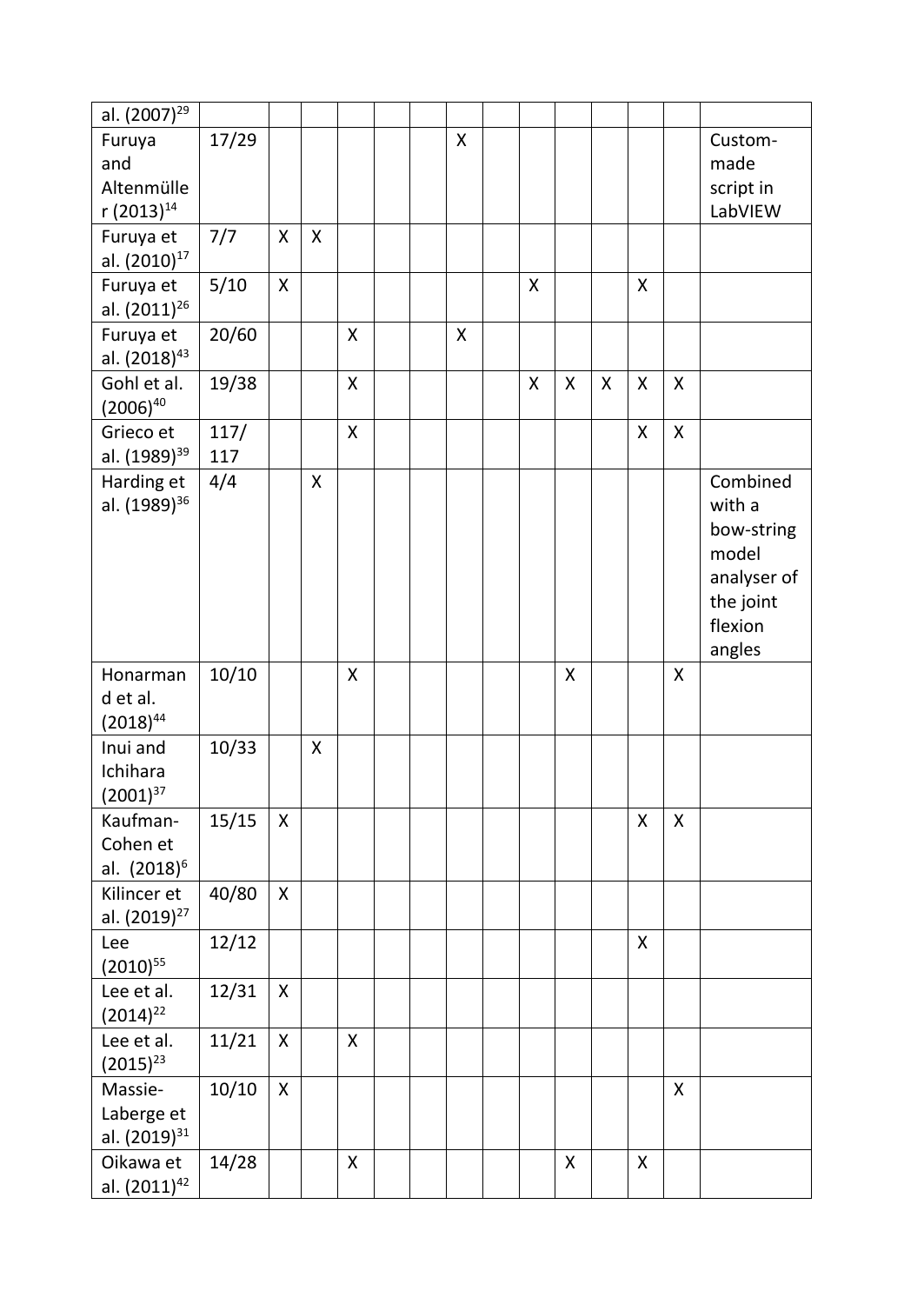| Oku and                              | 13/35          |   |   |              |   | Χ | Χ |                    |   |   |   |   |   |                   |
|--------------------------------------|----------------|---|---|--------------|---|---|---|--------------------|---|---|---|---|---|-------------------|
| Furuya                               |                |   |   |              |   |   |   |                    |   |   |   |   |   |                   |
| $(2019^{45})$                        |                |   |   |              |   |   |   |                    |   |   |   |   |   |                   |
| O'Shea                               | 15/15          | X |   |              |   |   |   |                    |   |   |   |   | X | <b>BRPES</b>      |
| and Moran                            |                |   |   |              |   |   |   |                    |   |   |   |   |   |                   |
| $(2019)^{34}$                        |                |   |   |              |   |   |   |                    |   |   |   |   |   |                   |
| Rein et al.                          | 30/60          |   |   | $\mathsf{x}$ | X | Χ |   |                    |   |   | X | Χ | X |                   |
| $(2010)^{50}$                        |                |   |   |              |   |   |   |                    |   |   |   |   |   |                   |
| Sakai and                            | 220/<br>262    |   |   |              |   |   |   |                    |   |   |   |   |   | Radio-            |
| Shimawaki<br>$(2010)^7$              |                |   |   |              |   |   |   |                    |   |   |   |   |   | graphs            |
| Sakai et al.                         | 10/10          | X |   |              |   |   |   |                    |   |   |   |   |   |                   |
| $(1996)^{15}$                        |                |   |   |              |   |   |   |                    |   |   |   |   |   |                   |
| Sakai et al.                         | 10/10          | X |   |              |   |   |   |                    |   |   |   |   |   |                   |
| $(2006)^{25}$                        |                |   |   |              |   |   |   |                    |   |   |   |   |   |                   |
| Spector                              | 8/26           | X |   |              |   | Χ |   |                    |   |   |   |   |   | FAM and           |
| and                                  |                |   |   |              |   |   |   |                    |   |   |   |   |   | <b>BFM</b> scales |
| <b>Brandfonb</b>                     |                |   |   |              |   |   |   |                    |   |   |   |   |   |                   |
| rener                                |                |   |   |              |   |   |   |                    |   |   |   |   |   |                   |
| $(2005)^{16}$                        |                |   |   |              |   |   |   |                    |   |   |   |   |   |                   |
| Spector et                           | 30/30          |   |   |              |   |   | X |                    |   |   |   |   | X |                   |
| al. (2014) <sup>48</sup><br>Sugawara | 3/18           | X |   |              |   | Χ |   |                    |   |   |   |   | X |                   |
| $(1999)^{8}$                         |                |   |   |              |   |   |   |                    |   |   |   |   |   |                   |
| Tominaga                             | 7/7            | X |   |              |   |   | Χ |                    |   |   |   |   |   |                   |
| et al.                               |                |   |   |              |   |   |   |                    |   |   |   |   |   |                   |
| $(2016)^{32}$                        |                |   |   |              |   |   |   |                    |   |   |   |   |   |                   |
| van Vugt                             | 54/54          |   |   |              |   |   | X |                    |   |   |   |   | X | <b>ADDS</b>       |
| et al.                               |                |   |   |              |   |   |   |                    |   |   |   |   |   |                   |
| $(2014)^{47}$                        |                |   |   |              |   |   |   |                    |   |   |   |   |   |                   |
| Wilson et                            | 4/18           |   |   |              | X |   |   |                    |   | X |   | X |   |                   |
| al.                                  |                |   |   |              |   |   |   |                    |   |   |   |   |   |                   |
| $(1993)^{54}$                        |                |   |   |              |   |   |   |                    |   |   |   |   |   |                   |
| Wolf                                 | 8/8            |   | Χ |              |   |   | Χ |                    |   |   |   |   |   |                   |
| $(1993)^{35}$                        |                |   |   |              |   |   |   |                    |   |   |   |   |   |                   |
| Wristen<br>$(2000)^9$                | $\overline{a}$ |   |   |              |   |   |   |                    |   |   |   | Χ |   |                   |
| Wristen et                           | 1/1            | X |   |              |   |   |   |                    |   |   |   |   |   |                   |
| al. (2006) <sup>28</sup>             |                |   |   |              |   |   |   |                    |   |   |   |   |   |                   |
| Wristen et                           | 2/2            |   |   | Χ            | X |   |   |                    |   |   |   |   |   |                   |
| al. (2006) <sup>41</sup>             |                |   |   |              |   |   |   |                    |   |   |   |   |   |                   |
| Yee et al.                           | 33/33          | X |   |              |   |   | X | $\pmb{\mathsf{X}}$ | X | X | X |   | X |                   |
| $(2002)^{33}$                        |                |   |   |              |   |   |   |                    |   |   |   |   |   |                   |
| Yoshie                               | 12/12          |   |   | X            |   |   | Χ |                    |   |   |   |   | X | ECG, Sweat        |
| $(2008)^{12}$                        |                |   |   |              |   |   |   |                    |   |   |   |   |   | rate meter        |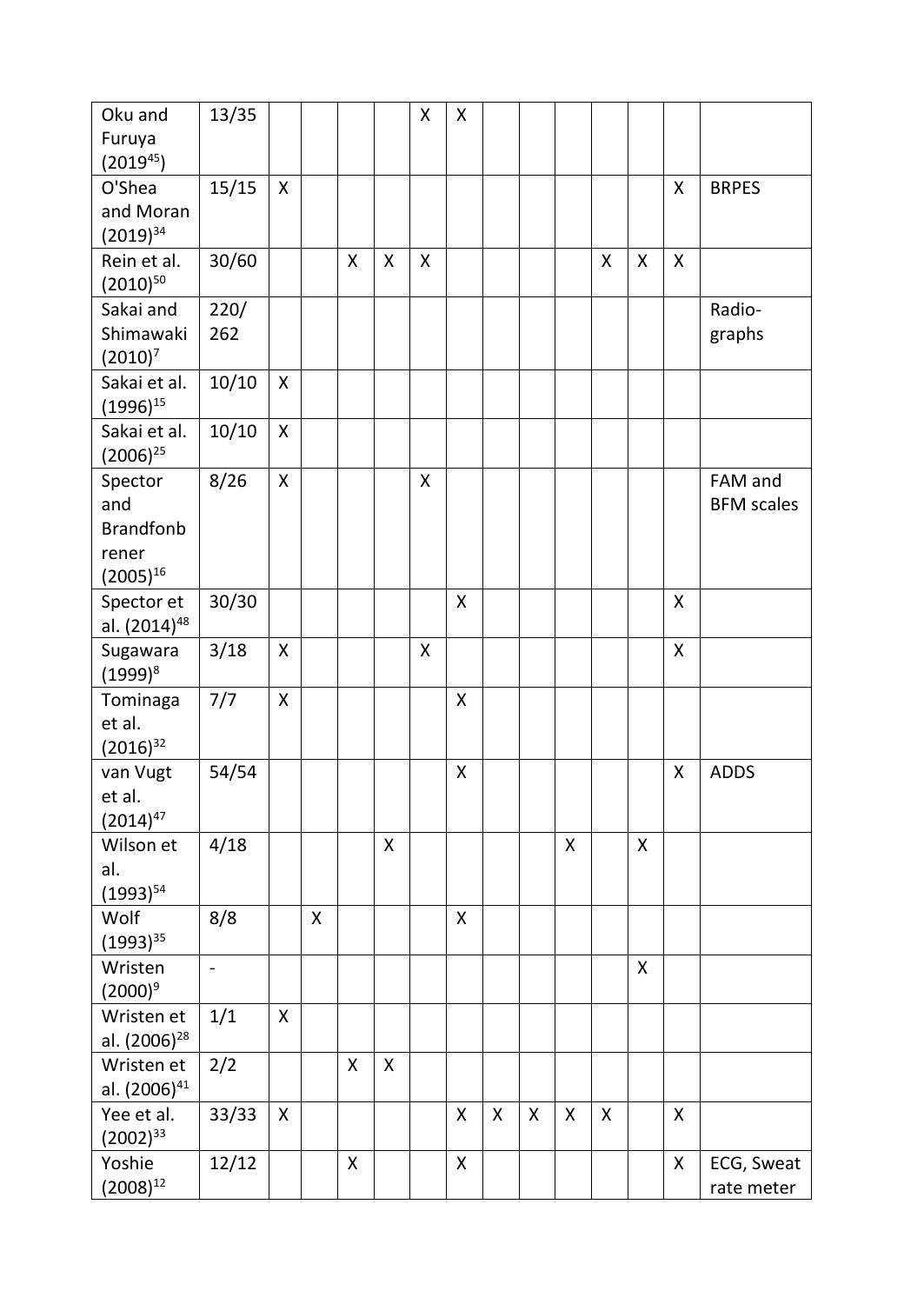| Yoshimura<br>$(2008)^{53}$ | 47/56 |  |              | Χ            |  | $\checkmark$<br>$\lambda$ |  | $\checkmark$ | $\checkmark$ |           |
|----------------------------|-------|--|--------------|--------------|--|---------------------------|--|--------------|--------------|-----------|
| Yoshimura                  | 35/35 |  | $\checkmark$ | $\checkmark$ |  |                           |  | $\checkmark$ | $\checkmark$ | Displace- |
| et al.                     |       |  |              |              |  |                           |  |              |              | ment      |
| $(2006)^{52}$              |       |  |              |              |  |                           |  |              |              | method    |

FAM = Frequency of Abnormal Movements arm dystonia disability scale, BFM = Burke-Fahn-Marsden scale, BRPES = The Borg Rating of Perceived Exertion Scale-CR10, ADDS = Arm Dystonia Disability Scale

VAS = Visual Analog Scale, STAI = State-Trait Anxiety Inventory, ECG = electrocardiogram

## **TABLE 3. Self-Reports Regarding the Musculoskeletal System**

| Reference                                  | Outcome of the Self Report                        |
|--------------------------------------------|---------------------------------------------------|
| Baadjou (2015) <sup>63</sup>               | SQUASH (Wendel-Vos, 2003)                         |
|                                            | DMQ (Hildebrandt, 2001) - to assess               |
|                                            | musculoskeletal complains                         |
|                                            | DASH (Beaton, 2001)<br>$\sim$ $-$<br>to<br>assess |
|                                            | musculoskeletal disability                        |
|                                            | Short Form-12 Health Survey (Aaronson,            |
|                                            | 1998) - to assess physical and mental health      |
| de Manzano et al. (2010) <sup>21</sup>     | A subset of the Flow State Scale to rate the      |
|                                            | flow dimensions according to the test             |
|                                            | manual (Jackson & Eklund, 2004)                   |
| Grieco et al. (1989) <sup>39</sup>         | PRMD (occurrence, site and characteristics        |
|                                            | any<br>musculo-skeletal<br>disorders)<br>of       |
|                                            | introduced in a specially developed               |
|                                            | questionnaire made by the author                  |
| Honarmand et al. (2018) <sup>44</sup>      | GHQ-12 (Dresch MdPS-LaV, 2008) and                |
|                                            | CMDQ (Hedge, 1999)                                |
| Kaufman-Cohen et al. (2018) <sup>6</sup>   | SNQ (Kuorinka, 1987) and a validated              |
|                                            | appendix for Upper Extremities (similar to        |
|                                            | SNQ) focused on reviewing the presence of         |
|                                            | pain in the muscles of the arm, elbow,            |
|                                            | forearm, palm and each of the fingers             |
|                                            | (Ratzon, 2008)                                    |
| Massie-Laberge et al. (2019) <sup>31</sup> | 3 Questions (made by the author) about the        |
|                                            | pianists' perception of how they move in          |
|                                            | relation to the musical score                     |
| O'Shea and Moran (2019) <sup>34</sup>      | VMIQ-2 (Roberts, 2008) to measure the             |
|                                            | ability<br>form<br>to<br>mental<br>visual<br>and  |
|                                            | kinaesthetic images of movements                  |
|                                            | BRPES (Borg, 1982) as subjective measure          |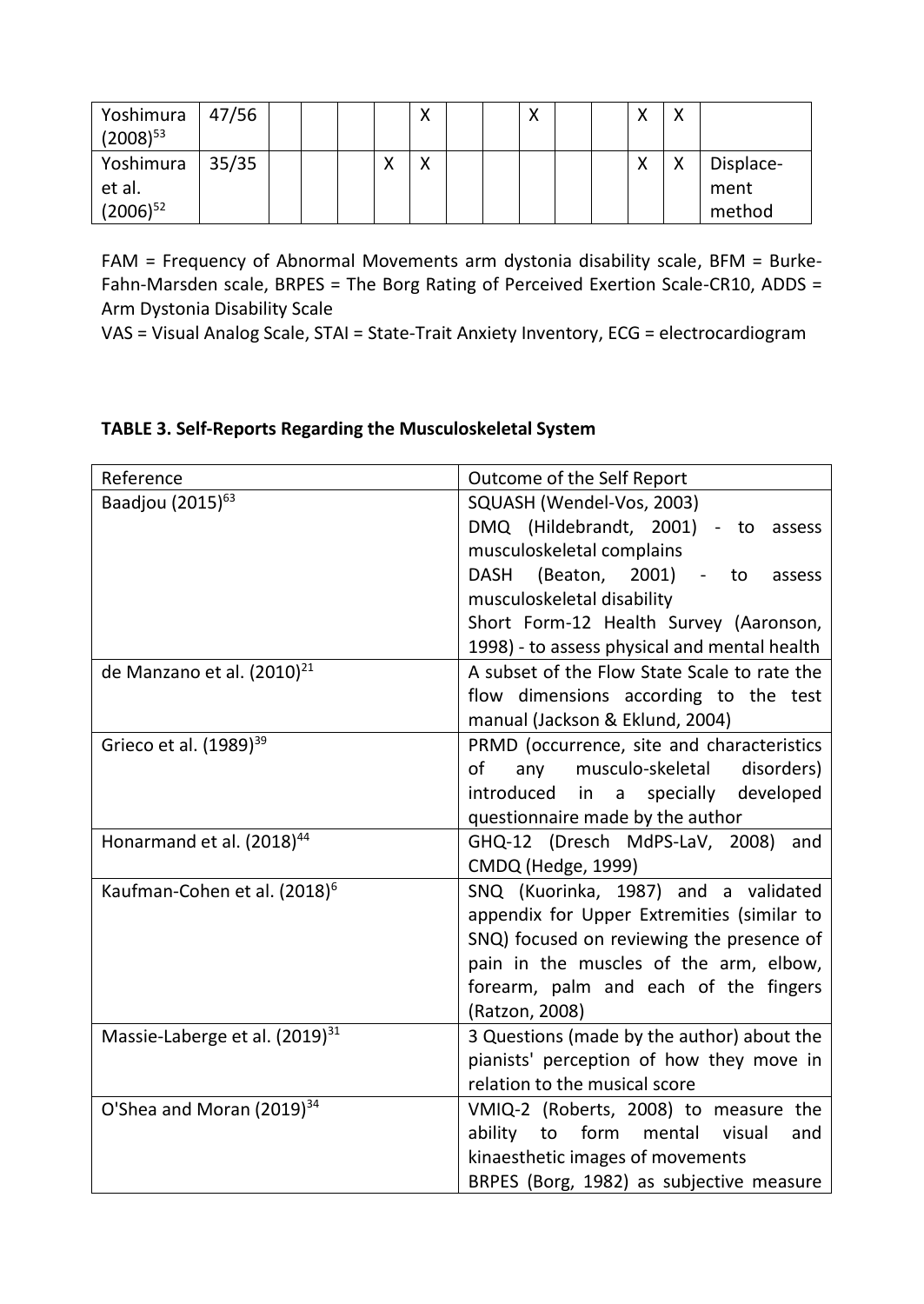|                                       | of exertion during movement                              |
|---------------------------------------|----------------------------------------------------------|
|                                       | A post-experiment Likertstyle questionnaire              |
| Rein et al. (2010) <sup>50</sup>      | Medical history (ankle sprain, injuries of the           |
|                                       | skeletal system and neuromuscular or                     |
|                                       | neurological disease (made by the author)                |
| Spector et al. (2014) <sup>48</sup>   | Medical history (made by the author)                     |
| Sugawara (1999) <sup>8</sup>          | Feedback of the WristSensor Gloves                       |
| van Vugt et al. (2014) <sup>47</sup>  | Extended version of the questionnaire used               |
|                                       | before (Jabusch 2005) about dystonia                     |
|                                       | symptoms and, additionally, questions                    |
|                                       | about piano playing and the relation with                |
|                                       | the therapy (before the therapy)                         |
| Yee et al. (2002) <sup>33</sup>       | SOPA-R (Jensen, 1989) to measures pain                   |
|                                       | attitude                                                 |
|                                       | SF-36 (Ware, 1993) to measure both                       |
|                                       | physical functioning and mental health                   |
| Yoshie (2008) <sup>12</sup>           | STAI (Spielberger, 1970) to measure types                |
|                                       | of anxiety                                               |
| Yoshimura (2008) <sup>64</sup>        | VAS to quantify pain intensity <sup>65</sup> in response |
|                                       | to four question (used also in Yoshimura                 |
|                                       | 2006)                                                    |
| Yoshimura et al. (2006) <sup>52</sup> | PRMD (type, history, location, duration,                 |
|                                       | onset, severity, frequency, contributing                 |
|                                       | factors) using: VAS, body chart instrument               |
|                                       | (developed by Zaza, 1998)                                |

GHQ-12 = General Health Questionnaire, CMDQ = Cornell Muscular Discomfort Questionnaire, SNQ = Standardised Nordic Questionnaires, VMIQ-2 = Vividness of Movement Imagery Questionnaire-2, BRPES = Borg Rating of Perceived Exertion Scale-CR10, SOPA-R = Survey of Pain Attitudes-Revised, SF-36 = Short-Form Health Survey, SQUASH = Short Questionnaire to Assess Health-enhancing physical activity, DMQ = Dutch Musculoskeletal Questionnaire, DASH = Disability Arm, Shoulder, Hand questionnaire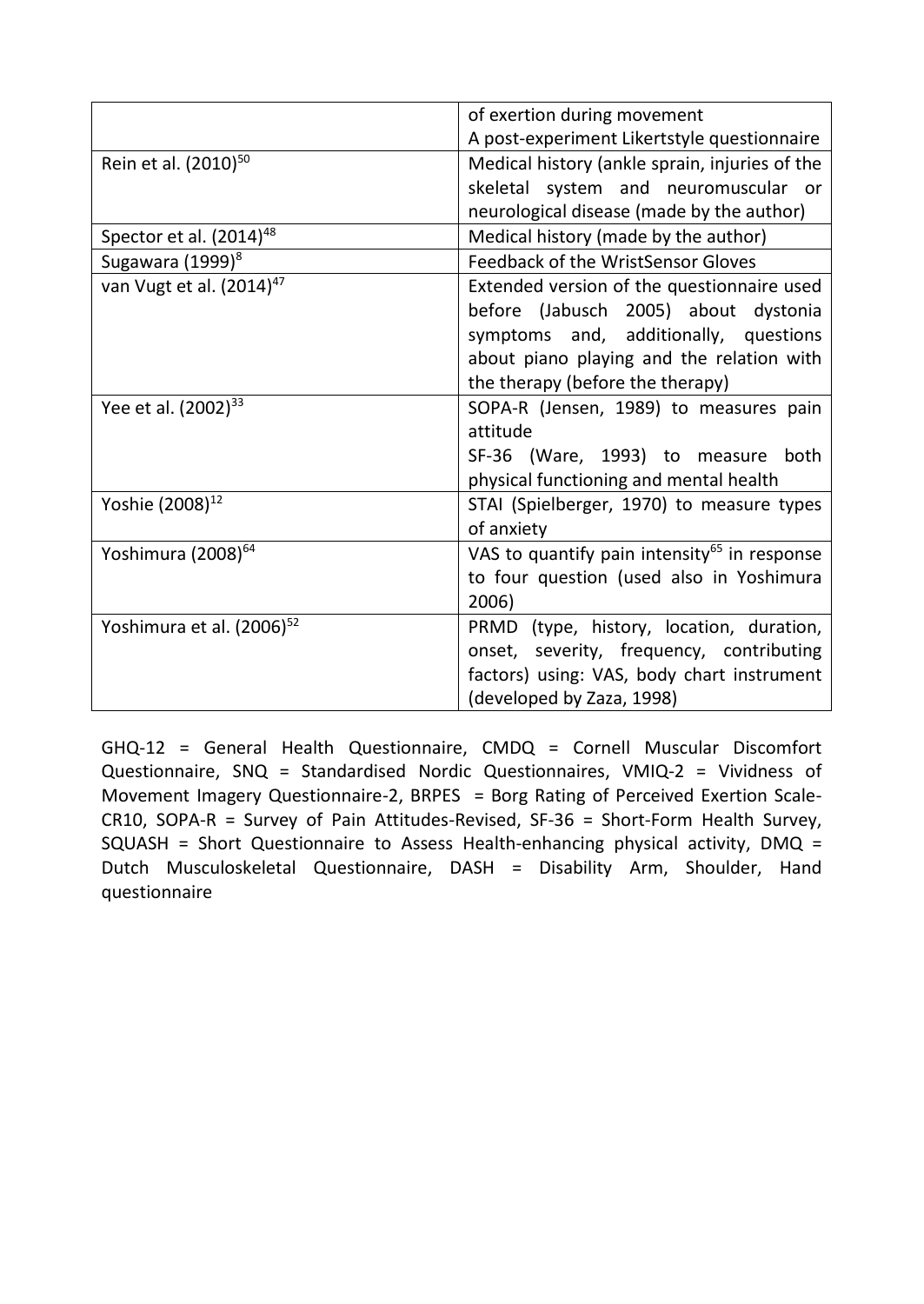# **TABLE 4. Musculoskeletal Clinical Examination of Pianists in the Selected Studies**

| Anatomical Area                       | Musculoskeletal Clinical                                                                                                                                                                          | Author                                                                |
|---------------------------------------|---------------------------------------------------------------------------------------------------------------------------------------------------------------------------------------------------|-----------------------------------------------------------------------|
|                                       | Examination                                                                                                                                                                                       |                                                                       |
| Neck and head                         | <b>Active ROM</b>                                                                                                                                                                                 | Gohl et al. (2006) <sup>40</sup>                                      |
| Upper extremities in<br>general       | Manual muscle testing for all<br>major muscle groups;<br>Sensory assessment with both<br>light touch and pain/pin prick<br>assessment;<br>Muscle strech reflexes;<br>Pathologic reflexes: Hoffman | Gohl et al. (2006) <sup>40</sup>                                      |
|                                       | reflex                                                                                                                                                                                            |                                                                       |
|                                       | Length measurements;<br><b>Active ROM</b>                                                                                                                                                         | Yoshimura (2008) <sup>64</sup>                                        |
|                                       | Length measurements                                                                                                                                                                               | Yoshimura et al. (2006) <sup>52</sup>                                 |
|                                       | Length measurements                                                                                                                                                                               | Kaufman-Cohen<br>et<br>al.<br>$(2018)^6$                              |
|                                       | Manual resistance test of the<br>extensor carpi radialis brevis<br>flexor carpi ulnaris<br>and<br>muscles                                                                                         | Oikawa et al. (2011) <sup>42</sup>                                    |
|                                       | Biomechanical measurement<br>of hand and arm adapted<br>from Wagner's method                                                                                                                      | Lee (2010) <sup>55</sup>                                              |
| Lower extremities in<br>general       | Pathologic reflex: Babinski<br>reflex                                                                                                                                                             | Gohl et al. (2006) <sup>40</sup>                                      |
|                                       | Vibratory sensitivity of the<br>lower leg measured with a<br>tuning fork;<br>Romberg test;<br>ROM of the ankle measured<br>with a goniometer                                                      | Rein et al. (2010) <sup>50</sup>                                      |
| Shoulder girdle and<br>Shoulder joint | <b>Active ROM</b>                                                                                                                                                                                 | Gohl et al. (2006) <sup>40</sup>                                      |
| Elbow                                 | <b>Active ROM</b>                                                                                                                                                                                 | Gohl et al. (2006) <sup>40</sup>                                      |
|                                       | Rotation by active and passive<br>movement                                                                                                                                                        | Wilson et al. (1993) <sup>54</sup>                                    |
| Wirst                                 | Active ROM;<br>Tinel's sign and Phalen's test                                                                                                                                                     | Gohl et al. (2006) <sup>40</sup>                                      |
|                                       | Wrist circumference                                                                                                                                                                               | Yoshimura<br>$(2008)^{64}$ ,<br>Yoshimura et al. (2006) <sup>52</sup> |
|                                       | ROM,<br>rotation<br>speed,<br>isometric and pinch strength<br>measured with<br>HPM<br><b>Basic</b>                                                                                                | Yoshimura et al. (2006) <sup>52</sup>                                 |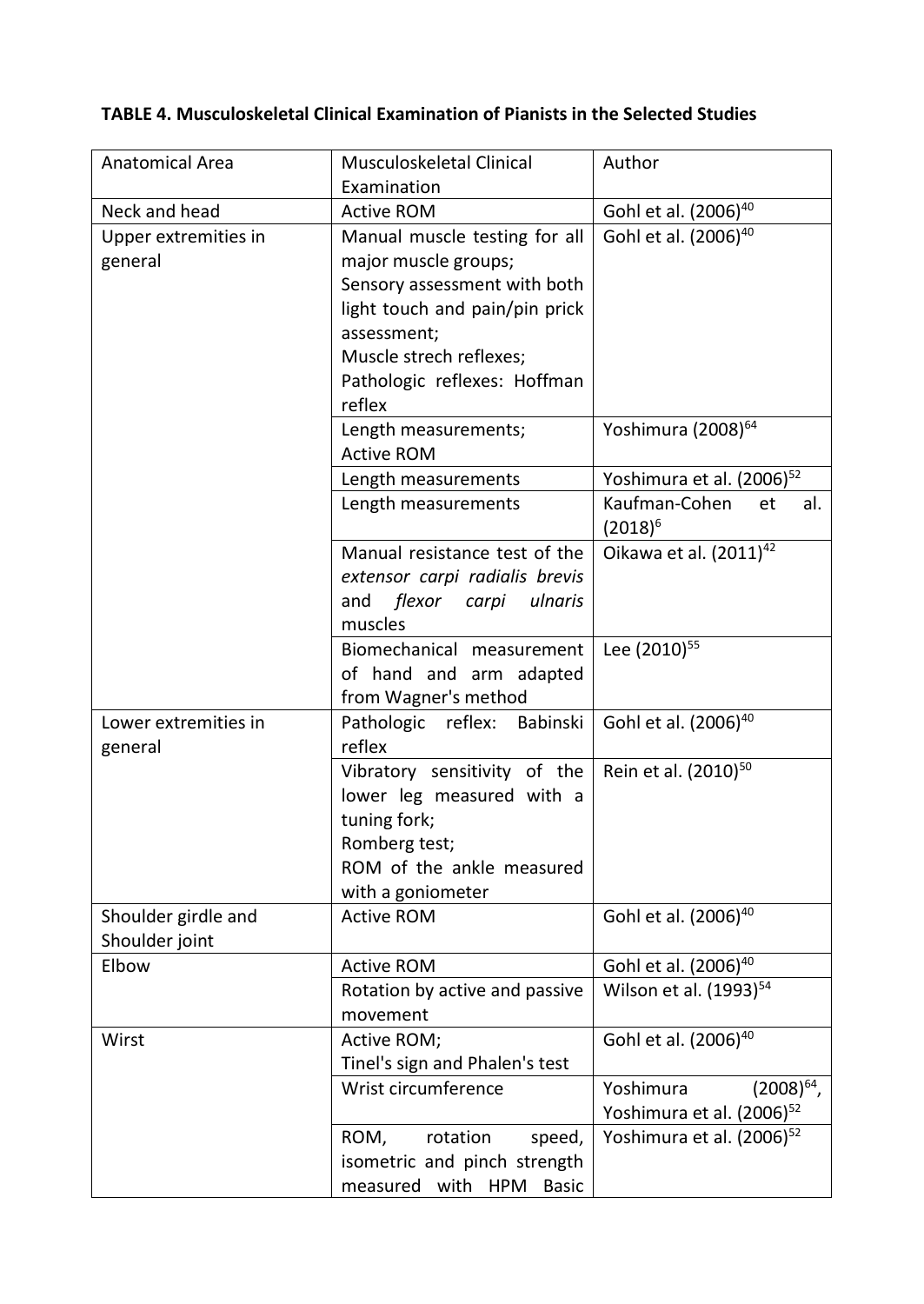|                  | Elements of Performance XII<br>System                                                                                                                                                                                                                                               |                                          |
|------------------|-------------------------------------------------------------------------------------------------------------------------------------------------------------------------------------------------------------------------------------------------------------------------------------|------------------------------------------|
|                  | Wrist angle measured with an<br>electrogonimeter                                                                                                                                                                                                                                    | Oikawa et al. (2011) <sup>42</sup>       |
|                  | Radial and ulnar abduction by<br>active movement                                                                                                                                                                                                                                    | Wilson et al. (1993) <sup>54</sup>       |
| Hand and fingers | <b>Active ROM</b>                                                                                                                                                                                                                                                                   | Gohl et al. (2006) <sup>40</sup>         |
|                  | Hand volume and span;<br>Index finger diameter                                                                                                                                                                                                                                      | Yoshimura (2008) <sup>64</sup>           |
|                  | Hand volume measured using<br>a displacement method                                                                                                                                                                                                                                 | Yoshimura et al. (2006) <sup>52</sup>    |
|                  | Palm breadth, thickness and<br>circumference; hand breadth<br>circumference;<br>and<br>index<br>finger length;                                                                                                                                                                      | Fernandes and de Barros<br>$(2012)^{24}$ |
|                  | ROM,<br>maximum<br>and<br>minimum angle of abduction                                                                                                                                                                                                                                | Furuya et al. (2011) <sup>26</sup>       |
|                  | Hand breadth, length of the<br>third finger, length of the<br>hand at the third finger,<br>angles between fingers at<br>maximum aperture                                                                                                                                            | Grieco et al. (1989) <sup>39</sup>       |
|                  | Hand span and the length of<br>the third finger                                                                                                                                                                                                                                     | Kaufman-Cohen<br>al.<br>et<br>$(2018)^6$ |
|                  | ROM;<br>Hand size, shape and width;<br>Passive flexibility;<br>interdigit<br>Maximum<br>span,<br>maximum flexion, extension<br>and rotation of the selected<br>joints - active and passive<br>measurements;<br>Metacarpophalangeal<br>joint<br>movement and active thumb<br>flexion | Wilson et al. (1993) <sup>54</sup>       |
|                  | with<br>Hand<br>electro-<br>span<br>goniometers                                                                                                                                                                                                                                     | Wristen et al. (2006) <sup>41</sup>      |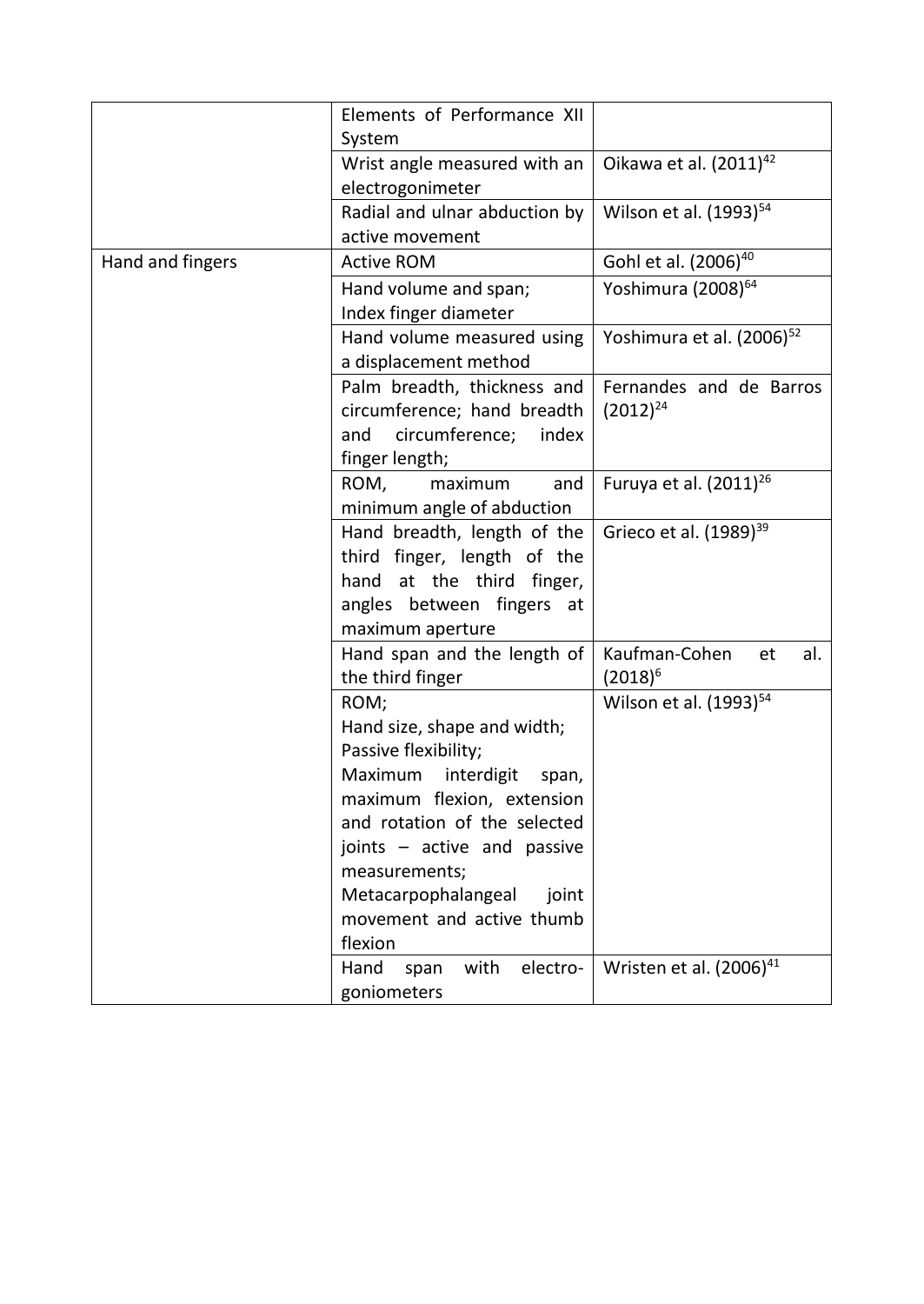| Furuya et al. (2012) <sup>18</sup> | Ferrarin (2008) <sup>30</sup> | de Manzano (2010) <sup>21</sup> | Chen et al. (2011) <sup>19</sup> | Study                   |
|------------------------------------|-------------------------------|---------------------------------|----------------------------------|-------------------------|
|                                    |                               | ZM and CS                       |                                  | Facial muscles          |
|                                    |                               |                                 |                                  | PL and PB               |
|                                    |                               |                                 |                                  | Back-extensors muscles  |
|                                    |                               |                                 |                                  | Щ                       |
|                                    |                               |                                 |                                  | Trapezius               |
| P<br>Right side of AD and          |                               |                                 |                                  | Deltoid                 |
| Right                              | $\times$                      |                                 |                                  | ΓB                      |
| Right                              |                               |                                 |                                  | BB                      |
|                                    | $\boldsymbol{\times}$         |                                 |                                  | BR                      |
|                                    |                               |                                 |                                  | Forearm muscles         |
|                                    |                               |                                 |                                  | APB                     |
|                                    |                               |                                 |                                  | ADM                     |
|                                    |                               |                                 |                                  | $\overline{\mathsf{d}}$ |
| Right                              | $\times$                      |                                 | Right                            | EDC                     |
|                                    |                               |                                 |                                  | ECR                     |
|                                    | $\times$                      |                                 |                                  | FCU                     |
| Right                              | $\pmb{\times}$                |                                 | Right                            | FDS                     |
|                                    | Brevis and longus             |                                 |                                  | 웁                       |
|                                    | Longus                        |                                 |                                  | 운                       |

## **TABLE 5. Overview of the Selected Studies Using Surface EMG and the Recorded Muscles**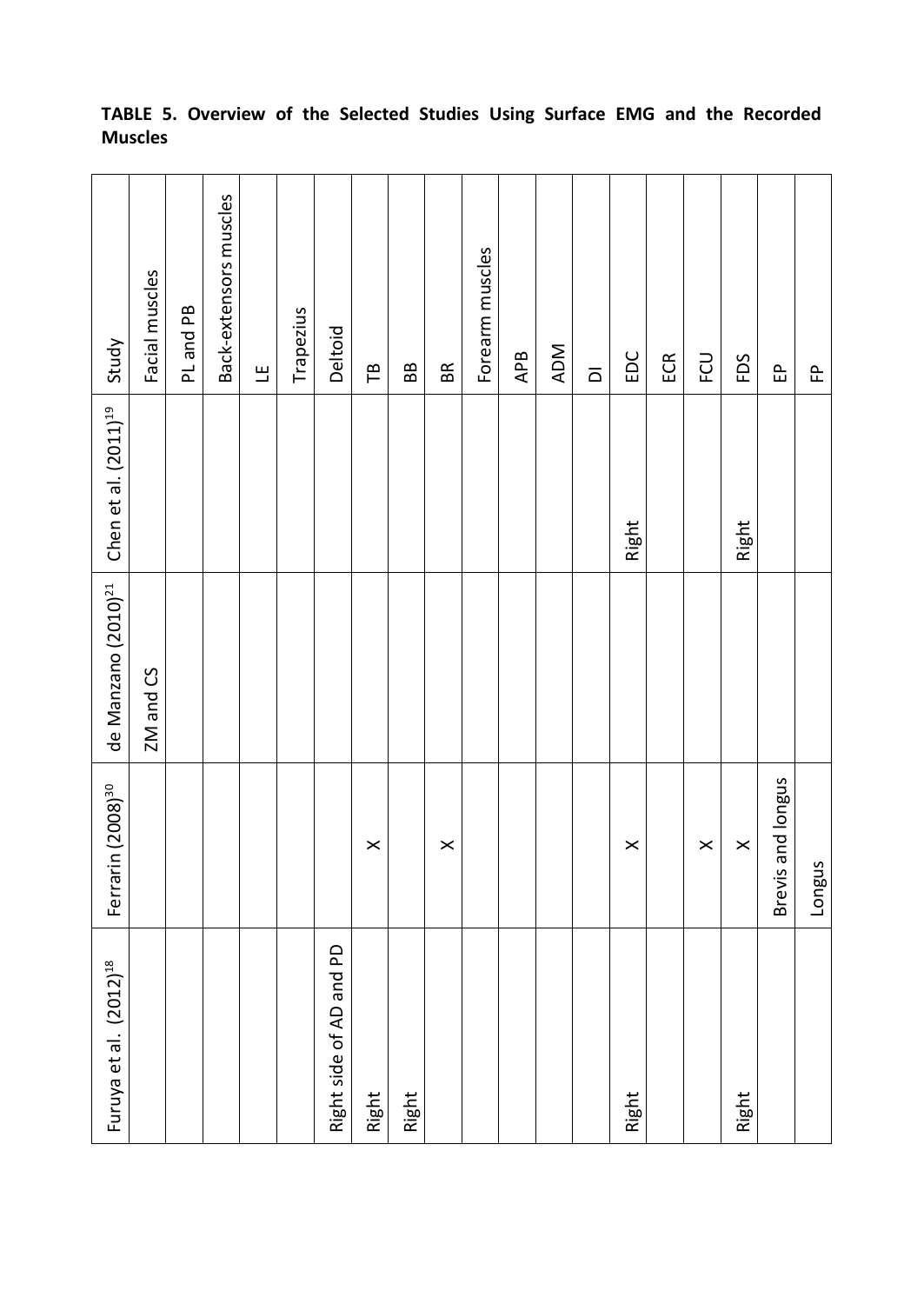| Lee et al. $(2015)^{23}$                         | Grieco et al. (1989) <sup>39</sup>                 | Furuya et al. (2018) <sup>43</sup> |
|--------------------------------------------------|----------------------------------------------------|------------------------------------|
|                                                  |                                                    |                                    |
|                                                  |                                                    |                                    |
|                                                  | X (including LM and IM as the main back extensors) |                                    |
|                                                  | Right                                              |                                    |
|                                                  | Right and left upper trapezius                     |                                    |
|                                                  | Right                                              |                                    |
|                                                  |                                                    |                                    |
|                                                  | Right                                              |                                    |
|                                                  |                                                    |                                    |
| isors of the forearm<br>Finger flexors and exter | Right epicondyle and epitrochlea                   |                                    |
|                                                  |                                                    | $\times$                           |
|                                                  |                                                    | $\pmb{\times}$                     |
|                                                  | Right 1 DI                                         | $\overline{a}$                     |
|                                                  |                                                    | $\times$                           |
|                                                  |                                                    |                                    |
|                                                  |                                                    |                                    |
|                                                  |                                                    | $\times$                           |
|                                                  |                                                    |                                    |
|                                                  |                                                    |                                    |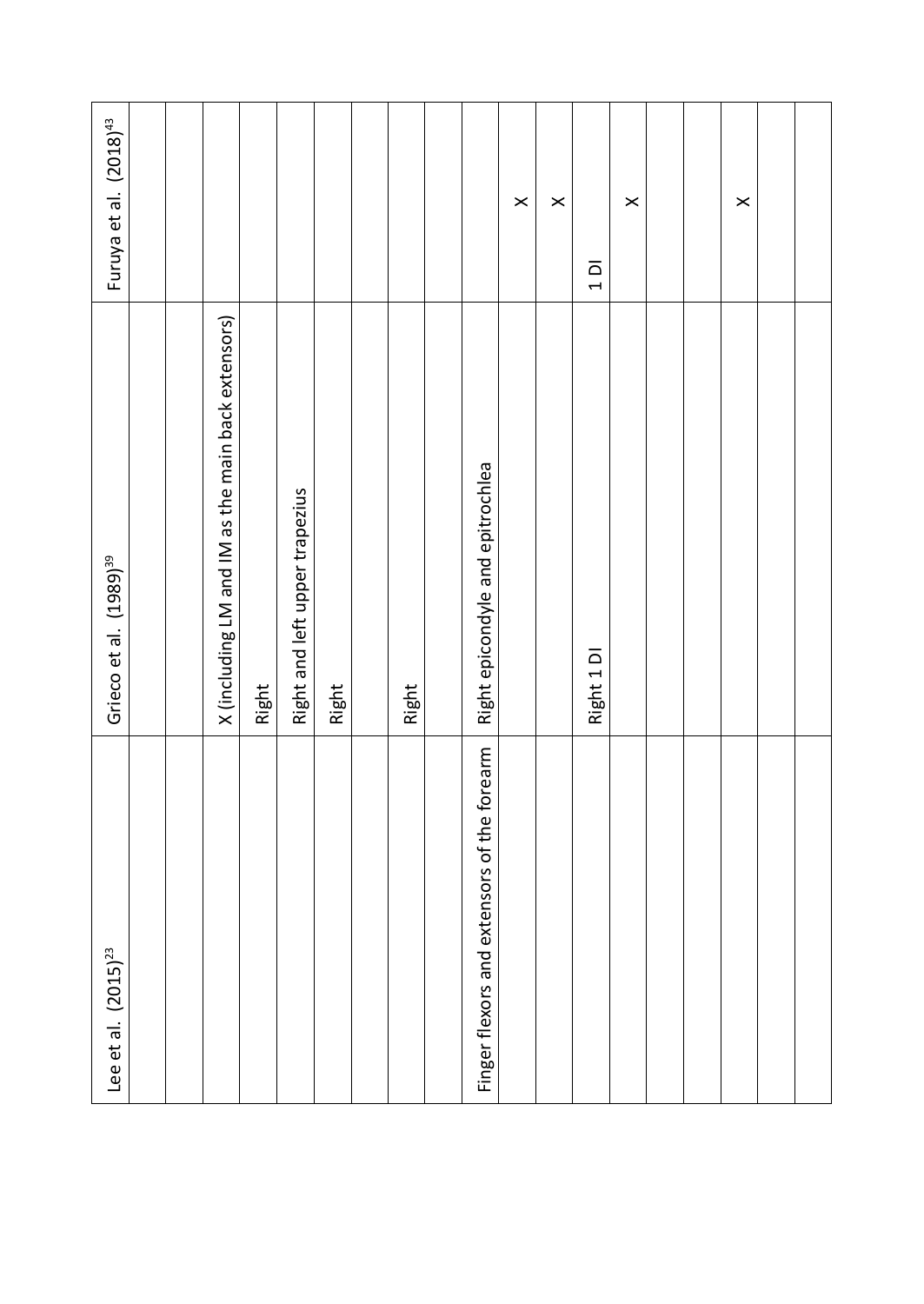| Yoshie (2008) <sup>12</sup> | $\overleftrightarrow{\mathbf{e}}$<br>Wristen | $\frac{1}{6}$ | $\frac{1}{6}$<br>$\mathbf{\tilde{e}}$<br>Rein | Oku and Furuya (2019) <sup>45</sup> | Oikawa et al. (2011) <sup>42</sup> |
|-----------------------------|----------------------------------------------|---------------|-----------------------------------------------|-------------------------------------|------------------------------------|
|                             | MN                                           |               |                                               |                                     |                                    |
|                             |                                              |               | Muscle bellies                                |                                     |                                    |
|                             |                                              |               |                                               |                                     |                                    |
|                             |                                              |               |                                               |                                     |                                    |
| UT bilaterally              | UT bilaterally                               |               |                                               |                                     |                                    |
|                             |                                              |               |                                               |                                     |                                    |
| Long head bilaterally       |                                              |               |                                               |                                     |                                    |
| Long head bilaterally       |                                              |               |                                               |                                     |                                    |
|                             |                                              |               |                                               |                                     |                                    |
|                             | Flexors and extensors                        |               |                                               |                                     |                                    |
|                             |                                              |               |                                               | $\overline{B}$ . H.                 |                                    |
|                             |                                              |               |                                               | H.<br>B.                            |                                    |
|                             |                                              |               |                                               | 1 DI, 2DI, 3 DI, 4 DI at B.H.       |                                    |
| $\pmb{\times}$              |                                              |               |                                               | B.H.                                |                                    |
|                             |                                              |               |                                               |                                     | <b>Brevis</b>                      |
| $\times$                    |                                              |               |                                               |                                     | $\times$                           |
|                             |                                              |               |                                               | H.<br>B.                            |                                    |
|                             |                                              |               |                                               |                                     |                                    |
|                             |                                              |               |                                               |                                     |                                    |

ZM = Zygomaticus major, CS = Corrugator supercilii, LE = Lumbar erector, UT = Upper trapezius, TB = Triceps brachii, BB = Biceps brachii, APB = Abductor pollicis brevis, DI = Dorsal interosseous, 1 DI = First dorsal interosseous, ADM = Abductor digiti minimi, EDC =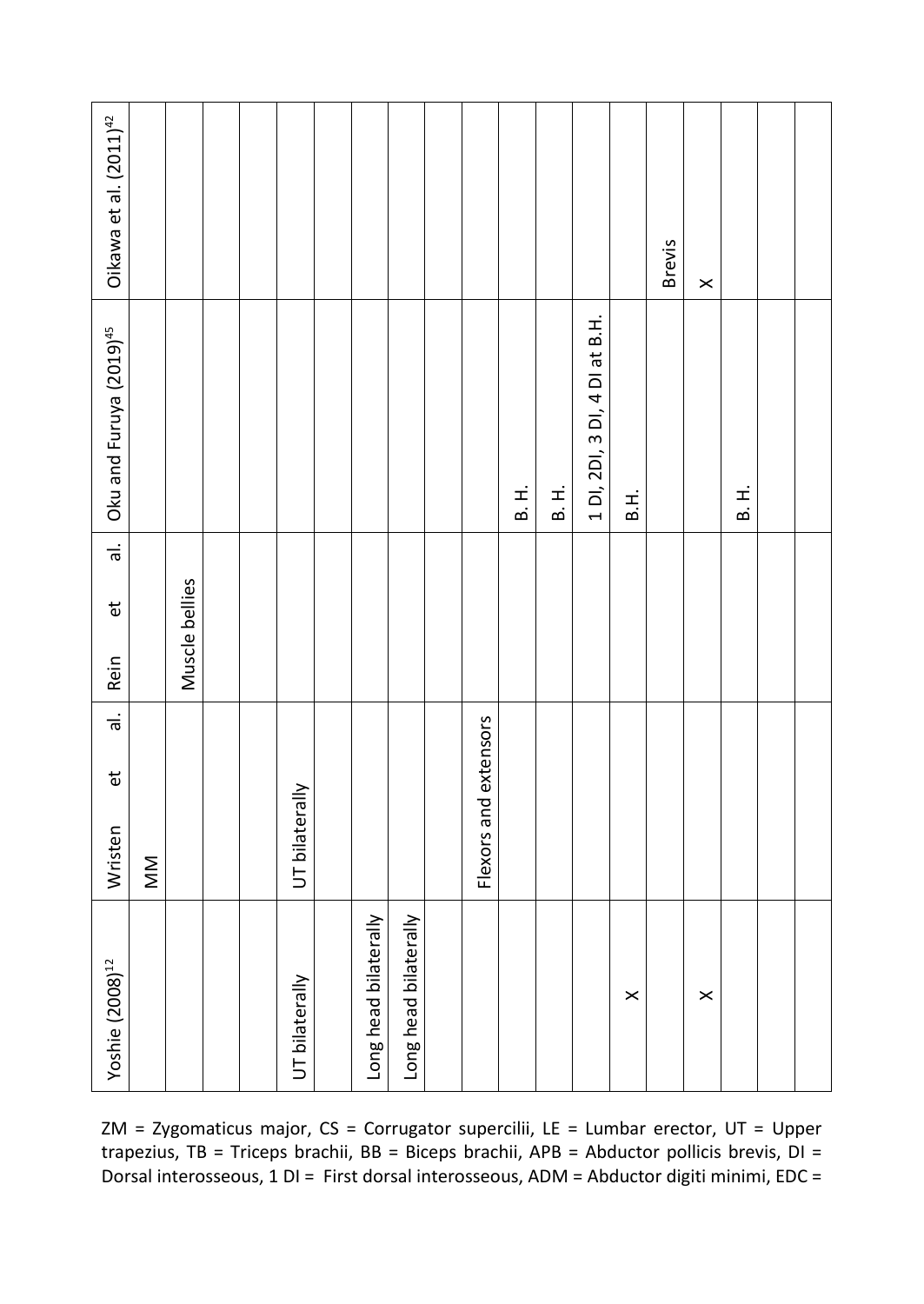Extensor digitorum communis, EDS = Extensor digitorum superficialis, FDS = Flexor digitorum superficialis, ECR = Extensor carpi radialis, FCU = Flexor carpi ulnaris, AD = Anterior Deltoid, PD = Posterior Deltoid, BR = Brachioradialis, LM = Longissimus muscles,  $IM = Iliocostalis muscle, EP = Extensor policies, FP = Flexor policies, PB and PL = Peroneus$ longus and the peroneus brevis, MM = Masseter muscle, B. H. = Both hands.

| <b>Author</b>                              | Musical Piece, melody or excerpt chosen                                                                                                                                       |
|--------------------------------------------|-------------------------------------------------------------------------------------------------------------------------------------------------------------------------------|
| Chen et al. (2000) <sup>49</sup>           | Familiar fast pieces (voluntarily selected by the<br>subject)                                                                                                                 |
| Clemente (2014) <sup>20</sup>              | Free repertoire, followed by a piece with a score<br>previously chosen by them or directly asked by the<br>teacher to play (e.g. Liszt's Hungarian Rhapsody no. 6)            |
| de Manzano et al. (2010) <sup>21</sup>     | Complete piece or a complete movement of a larger<br>cycle (voluntarily selected by the subject)                                                                              |
| Ferrarin (2008) <sup>30</sup>              | A scale performed symmetrically with the two hands<br>in inward direction                                                                                                     |
| Ferrario et al. (2007) <sup>29</sup>       | 16 measures of a Minuet by Bach                                                                                                                                               |
| Furuya et al. (2010) <sup>17</sup>         | Right-hand keystroke of the C3 key by the middle<br>finger                                                                                                                    |
| Furuya et al. (2011) <sup>26</sup>         | Octave and C major chord                                                                                                                                                      |
| Furuya et al. (2012) <sup>18</sup>         | Right-hand repetitive and simultaneous keystrokes of<br>the E4 key by the thumb and the C5 key by the little                                                                  |
|                                            | finger                                                                                                                                                                        |
| Furuya et al. (2018) <sup>43</sup>         | 17 successive strikes of 5 adjacent piano keys (C, D, E,<br>F, G) within a range of one octave                                                                                |
| Grieco (1989) <sup>39</sup>                | Exercises from Hanon, also each subject performed an<br>unseen passage (Scott Joplin's 'Elite Syncopation'),<br>and then one or two passages from the subject's<br>repertoire |
| Honarmand et al. (2018) <sup>44</sup>      | A song for 10 minutes, free repertoire for 5 hours,<br>followed by the identical song played by the subject<br>at the beggining                                               |
| Kaufman-Cohen et al. (2018) <sup>6</sup>   | Praeludium I, in C, by J. S. Bach                                                                                                                                             |
| Lee (2010) <sup>55</sup>                   | Short excerpt of a "scale in thirds" exercise from<br>Cortot's Rational Principles of Pianoforte Technique<br>(1989) and an excerpt from Chopin's Etude no. 1, op.<br>10      |
| Massie-Laberge et al. (2019) <sup>31</sup> | Medtner Sonata Reminiscenza op. 38 (mes. 253-274),<br>(mes.<br>152-160), Chopin's<br>Chopin<br>4th<br>Ballade<br>Impromptu (mes. 43-51)                                       |
| Oikawa et al. (2011) <sup>42</sup>         | An octave (G3-G4) with the right thumb and little                                                                                                                             |

| TABLE 6. Musical Piece, Melody or Excerpt used in the Selected Studies |  |  |  |
|------------------------------------------------------------------------|--|--|--|
|------------------------------------------------------------------------|--|--|--|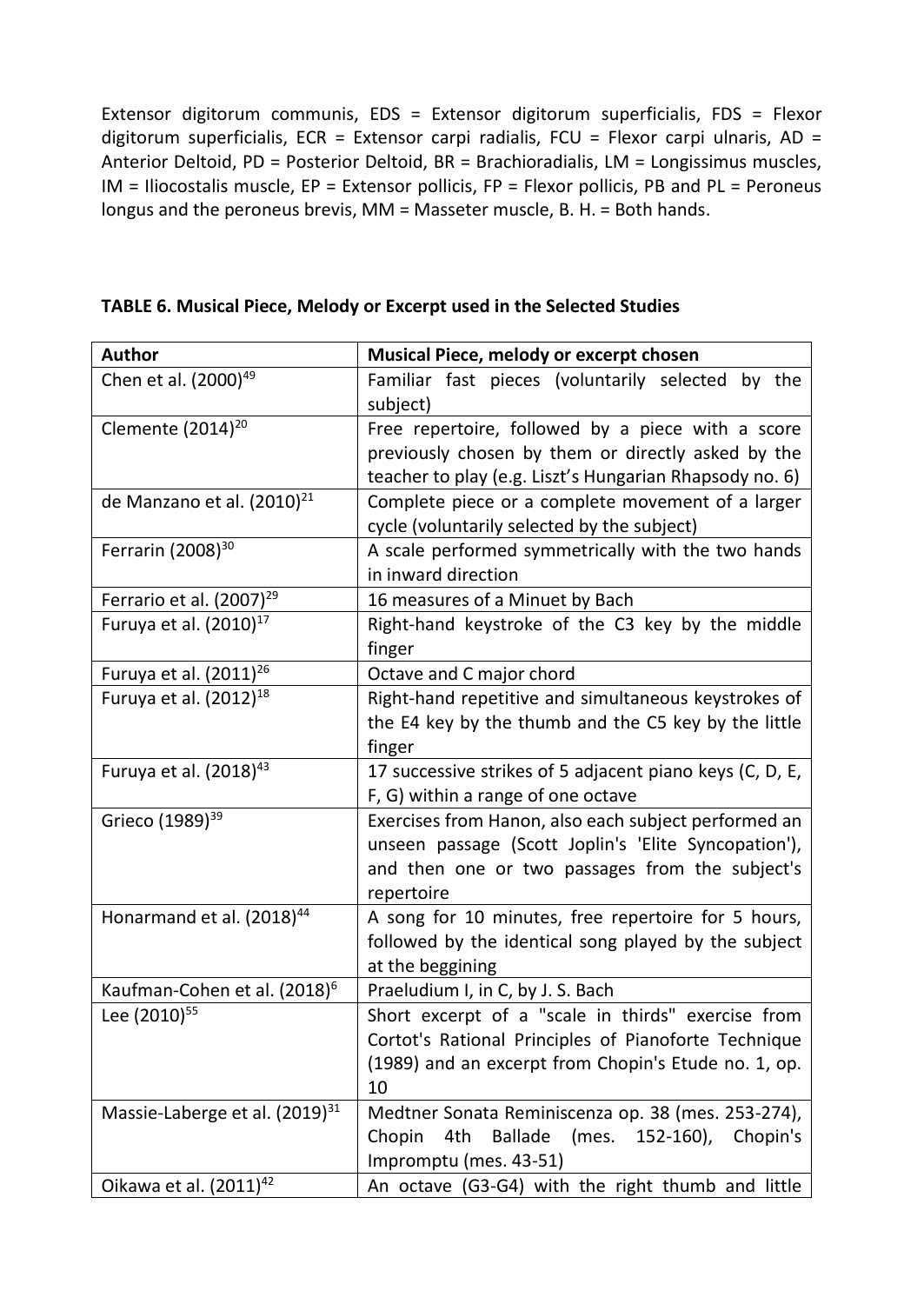|                                       | finger                                                  |  |
|---------------------------------------|---------------------------------------------------------|--|
| Oku and Furuya (2019) <sup>45</sup>   | Two-octave C-major scale, successive strikes of five    |  |
|                                       | adjacent keys bidirectionally;                          |  |
|                                       | nonadjacent<br>To<br>strike<br>five<br>separate<br>keys |  |
|                                       | bidirectionally ("arpeggio")                            |  |
| O'Shea and Moran (2019) <sup>34</sup> | Four music scores: two easy (one for the right-hand     |  |
|                                       | and one for the left-hand) and two complex (one for     |  |
|                                       | the right-jand and one for the left-hand). It comprised |  |
|                                       | extracts from Hanon's The Virtuoso Pianists (Easy;      |  |
|                                       | Schirmer, Vol. 925) and Exercise 34a from Brahms' 51    |  |
|                                       | Exercises for piano (Complex; Schirmer, Vol. 1600)      |  |
| Sakai et al. (1996) <sup>15</sup>     | A scale and a chord pattern                             |  |
| Sakai et al. (2006) <sup>25</sup>     | An octave and a chord pattern (C major chord)           |  |
| Spector and Brandfonbrener            | All music excerpts were chosen by one investigator      |  |
| $(2005)^{16}$                         | (A. G. B.)                                              |  |
| Spector et al. (2014) <sup>48</sup>   | Scales (C major scales) over two octaves (C3-C5) with   |  |
|                                       | both hands separately                                   |  |
| Sugawara (1999) <sup>8</sup>          | Not mentioned                                           |  |
| Tominaga et al. (2016) <sup>32</sup>  | 8 note melody (G-E-G-D-F-E-F-D) within a range of       |  |
|                                       | one octave with the right hand                          |  |
| van Vugt et al. (2014) <sup>47</sup>  | Ascending and descending scales (C major scales)        |  |
|                                       | over two octaves, with the subject's affected hand      |  |
| Wolf (1993) <sup>35</sup>             | Specific passage from Mendelssohn's Song Without        |  |
|                                       | Words (op. 19, no. 2)                                   |  |
| Wristen et al. $(2006)^{28}$          | Chopin Scherzo in B-flat Minor op. 31 and an excerpt    |  |
|                                       | from the second movement from Judith Lang               |  |
|                                       | Zaimont's Suite Impressions, entitled "Jazz Waltz"      |  |
| Wristen et al. (2006) <sup>41</sup>   | The first 1.5 minutes of the Tchaikovsky Piano          |  |
|                                       | Concerto in B-flat Minor, op. 23                        |  |
| Yee et al. (2002) <sup>33</sup>       | A chromatic scale, major scales, a familiar piano       |  |
|                                       | piece, an unfamiliar piece - Beethoven, Polonaise       |  |
|                                       | Opus 89 in C (Complete Edition of All His Works: For    |  |
|                                       | Piano, Little Pieces. Long Island, NY, Edwin F. Kalmus, |  |
|                                       | 1971), sight-read and then play a difficult piece of    |  |
|                                       | music - Babbitt M.: Playing for Time. (11 Piano Music   |  |
|                                       | Twentieth Century America. Chapel Hill, NC,<br>in.      |  |
|                                       | Hinshaw Music, Inc., 1979)                              |  |
| Yoshie (2008) <sup>12</sup>           | A-flat major arpeggio combined with G-sharp minor       |  |
|                                       | arpeggioss                                              |  |
| Yoshimura (2008) <sup>53</sup>        | Chord (B-C#-G#-B)                                       |  |

## **REFERENCES**

1. Schemmann H, Rensing N, Zalpour C. Musculoskeletal Assessments Used in Quantitatively Based Studies About Posture and Movement in High String Players: A Systematic Review. Med Probl Perform Art. 2018 Mar 1;33(1):56–71.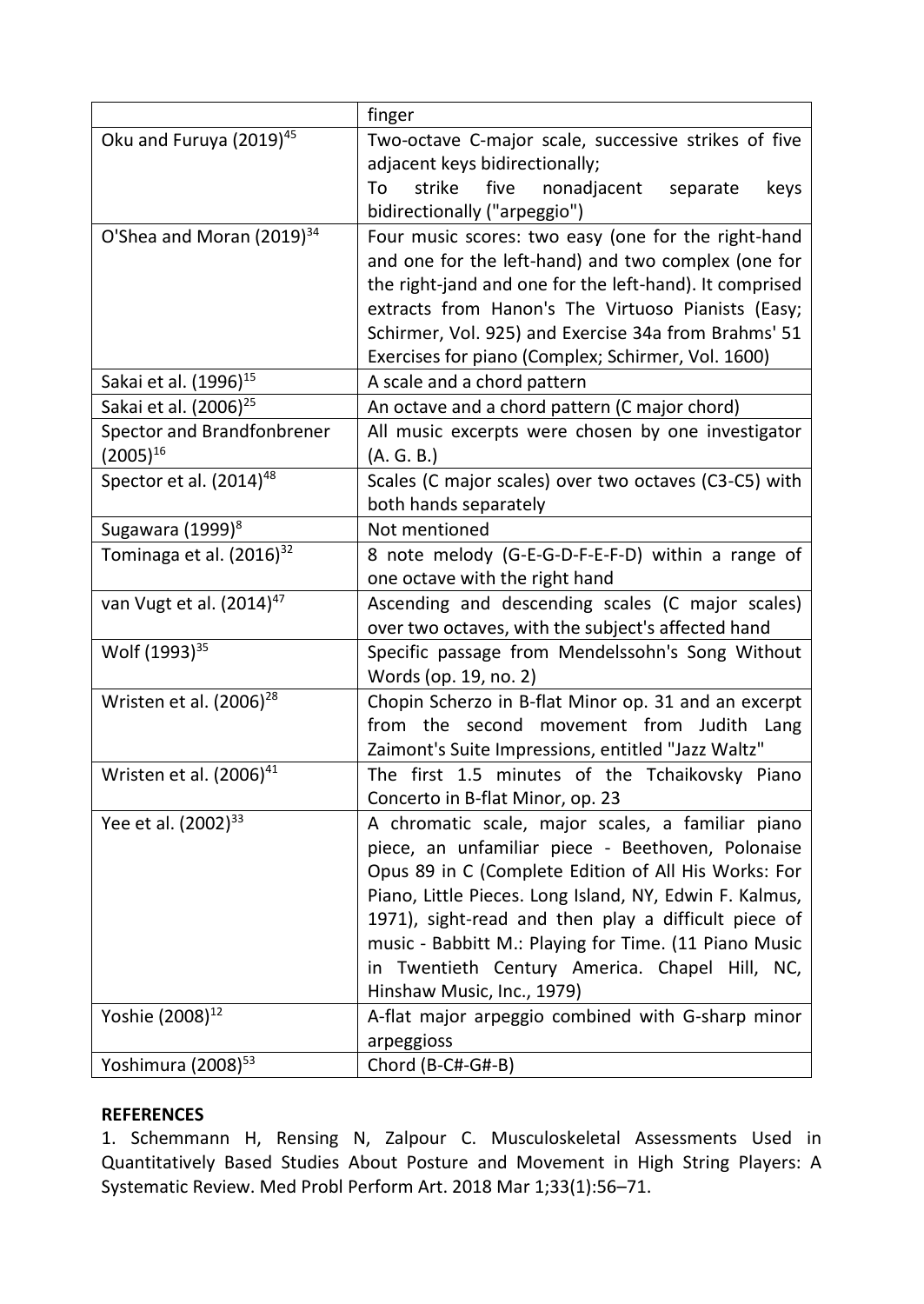2. Zaza C. Playing-related musculoskeletal disorders in musicians: a systematic review of incidence and prevalence. CMAJ Can Med Assoc J. 1998 Apr 21;158(8):1019–1025. PMCID: PMC1229223

3. Hagberg M. ABC of work related disorders. Neck and arm disorders. BMJ. 1996 Aug 17;313(7054):419–422. PMCID: PMC2351786

4. Knishkowy B, Lederman RJ. Instrumental musicians with upper extremity disorders. Med Probl Perform Art. 1986;1(3):85–89.

5. Caldron PH, Calabrese LH, Clough JD, Lederman RJ, Williams G, Leatherman J. A survey of musculoskeletal problems encountered in high-level musicians. Med Probl Perform Art. 1986;1(4):136–139.

6. Kaufman-Cohen Y, Portnoy S, Sopher R, Mashiach L, Baruch-Halaf L, Ratzon NZ. The correlation between upper extremity musculoskeletal symptoms and joint kinematics, playing habits and hand span during playing among piano students. Murphy BA, editor. PLOS ONE. 2018 Dec 19;13(12):e0208788.

7. Sakai N, Shimawaki S. Measurement of a number of indices of hand and movement angles in pianists with overuse disorders. J Hand Surg Eur Vol. 2010 Jul;35(6):494–498.

8. Sugawara E. The study of wrist postures of musicians using the WristSystem (Greenleaf Medical System). Work Read Mass. 1999;13(3):217–228. PMID: 12441547

9. Wristen BG. Avoiding Piano-related Injury: Med Probl Perform Art. 2000;15:10.

10. Ajidahun AT, Phillips J. Prevalence of musculoskeletal disorders among instrumental musicians at a center for performing arts in South Africa. Med Probl Perform Art. 2013;19:10.

11. Sakai N. Hand pain attributed to overuse among professional pianists. Med Probl Perform Art. 2002;17:178–180.

12. Yoshie MM. Effects of psychological stress on state anxiety, electromyographic activity, and arpeggio performance in pianists. Med Probl Perform Art. 2008;23(3):120– 132.

13. Furuya S, Altenmüller E. Flexibility of movement organization in piano performance. Front Hum Neurosci. 2013;7:173. PMCID: PMC3712142

14. Furuya S, Altenmüller E. Finger-specific loss of independent control of movements in musicians with focal dystonia. Neuroscience. 2013 Sep;247:152–163.

15. Sakai N, Liu MC, Su FC, Bishop AT, An KN. Motion analysis of the fingers and wrist of the pianist. Med Probl Perform Art. 1996;11(1):24–29.

16. Spector JT, Brandfonbrener AG. A new method for quantification of musician's dystonia: the frequency of abnormal movements scale. Med Probl Perform Art. 2005;20(4):157–163.

17. Furuya S, Altenmüller E, Katayose H, Kinoshita H. Control of multi-joint arm movements for the manipulation of touch in keystroke by expert pianists. BMC Neurosci. 2010 Dec;11(1):82.

18. Furuya S, Aoki T, Nakahara H, Kinoshita H. Individual differences in the biomechanical effect of loudness and tempo on upper-limb movements during repetitive piano keystrokes. Hum Mov Sci. 2012 Feb;31(1):26–39. PMID: 21816497

19. Chen Y-C, Yang Z-R, Hsu M-L, Hwang I-S. Differences in Cross Modulation of Physiological Tremor in Pianists and Nonmusicians: Med Sci Sports Exerc. 2011 Sep;43(9):1707–1715.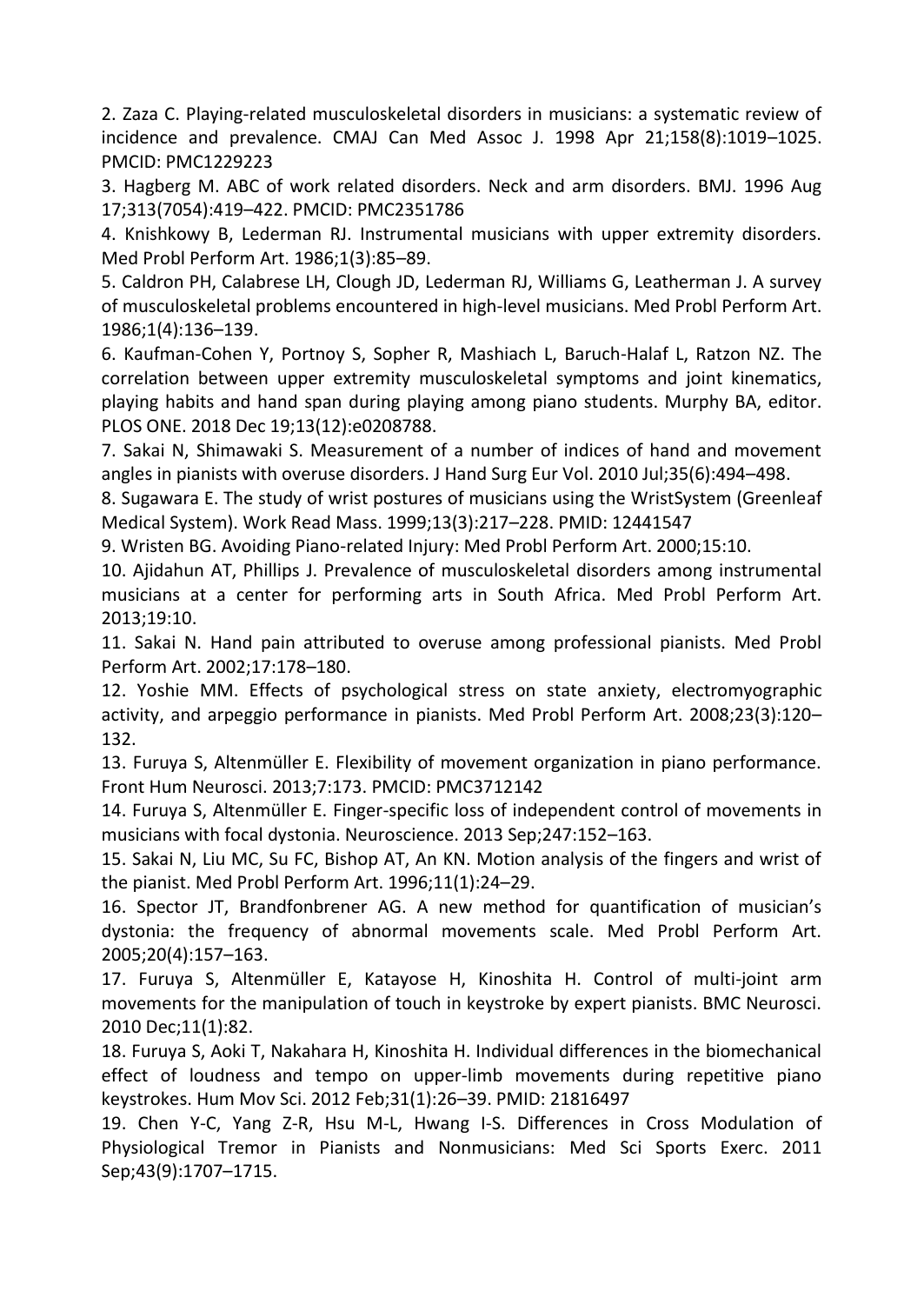20. Clemente M. Three-Dimensional Analysis of the Cranio-Cervico-Mandibular Complex During Piano Performance. Med Probl Perform Art. 2014 Sep 1;29(3):150–154.

21. de Manzano O, Theorell T, Harmat L, Ullén F. The psychophysiology of flow during piano playing. Emot Wash DC. 2010 Jun;10(3):301–311. PMID: 20515220

22. Lee A, Schoonderwaldt E, Chadde M, Altenmüller E. Movement induced tremor in musicians and non-musicians reflects adaptive brain plasticity. Front Psychol. 2014;5:824. PMCID: PMC4114260

23. Lee A, Schoonderwaldt E, Chadde M, Altenmüller E. Analysis of dystonic tremor in musicians using empirical mode decomposition. Clin Neurophysiol Off J Int Fed Clin Neurophysiol. 2015 Jan;126(1):147–153. PMID: 24845599

24. Fernandes LFRM, de Barros RML. Grip pattern and finger coordination differences between pianists and non-pianists. J Electromyogr Kinesiol Off J Int Soc Electrophysiol Kinesiol. 2012 Jun;22(3):412–418. PMID: 22420995

25. Sakai N, Liu MC, Su F-C, Bishop AT, An K-N. Hand span and digital motion on the keyboard: concerns of overuse syndrome in musicians. J Hand Surg. 2006;31(5):830–835.

26. Furuya S, Flanders M, Soechting JF. Hand kinematics of piano playing. J Neurophysiol. 2011 Dec;106(6):2849–2864. PMCID: PMC3234081

27. Kilincer O, Ustun E, Akpinar S, Kaya EE. Motor Lateralization May Be Influenced by Long-Term Piano Playing Practice. Percept Mot Skills. 2019 Feb;126(1):25–39.

28. Wristen B, Evans S, Stergiou N. Sight-reading versus repertoire performance on the piano. Med Probl Perform Art. 2006;

29. Ferrario VF, Macrì C, Biffi E, Pollice P, Sforza C. Three-dimensional analysis of hand and finger movements during piano playing. Med Probl Perform Art. 2007;22(1):18–24.

30. Ferrarin M. Does instrumented movement analysis alter, objectively confirm, or not affect clinical decision-making in musicians with focal dystonia? Med Probl Perform Art. 2008;23(3):99–106.

31. Massie-Laberge C, Cossette I, Wanderley MM. Kinematic Analysis of Pianists' Expressive Performances of Romantic Excerpts: Applications for Enhanced Pedagogical Approaches. Front Psychol. 2019 Jan 10;9:2725.

32. Tominaga K, Lee A, Altenmüller E, Miyazaki F, Furuya S. Kinematic origins of motor inconsistency in expert pianists. PloS One. 2016;11(8):e0161324.

33. Yee S, Harburn KL, Kramer JF. Use of the adapted stress process model to predict health outcomes in pianists. Med Probl Perform Art. 2002;17(2):76–82.

34. O'shea H, Moran A. Are Fast Complex Movements Unimaginable? Pupillometric Studies of Motor Imagery in Expert Piano Playing. J Mot Behav. 2019 Jul 4;51(4):371–384.

35. Wolf FG, Keane MS, Brandt KD, Hillberry BM. An investigation of finger joint and tendon forces in experienced pianists. Med Probl Perform Art. 1993;8:84–84.

36. Harding DC, Brandt KD, Hillberry BM. Minimization of finger joint forces and tendon tensions in pianists. Med Probl Perform Art. 1989;4(3):103–108.

37. Inui N, Ichihara T. Comparison of the relation between timing and force control during finger-tapping sequences by pianists and nonpianists. Motor Control. 2001;5(4):385–398.

38. Aoki T, Furuya S, Kinoshita H. Finger-tapping ability in male and female pianists and nonmusician controls. Motor Control. 2005 Jan;9(1):23–39. PMID: 15784948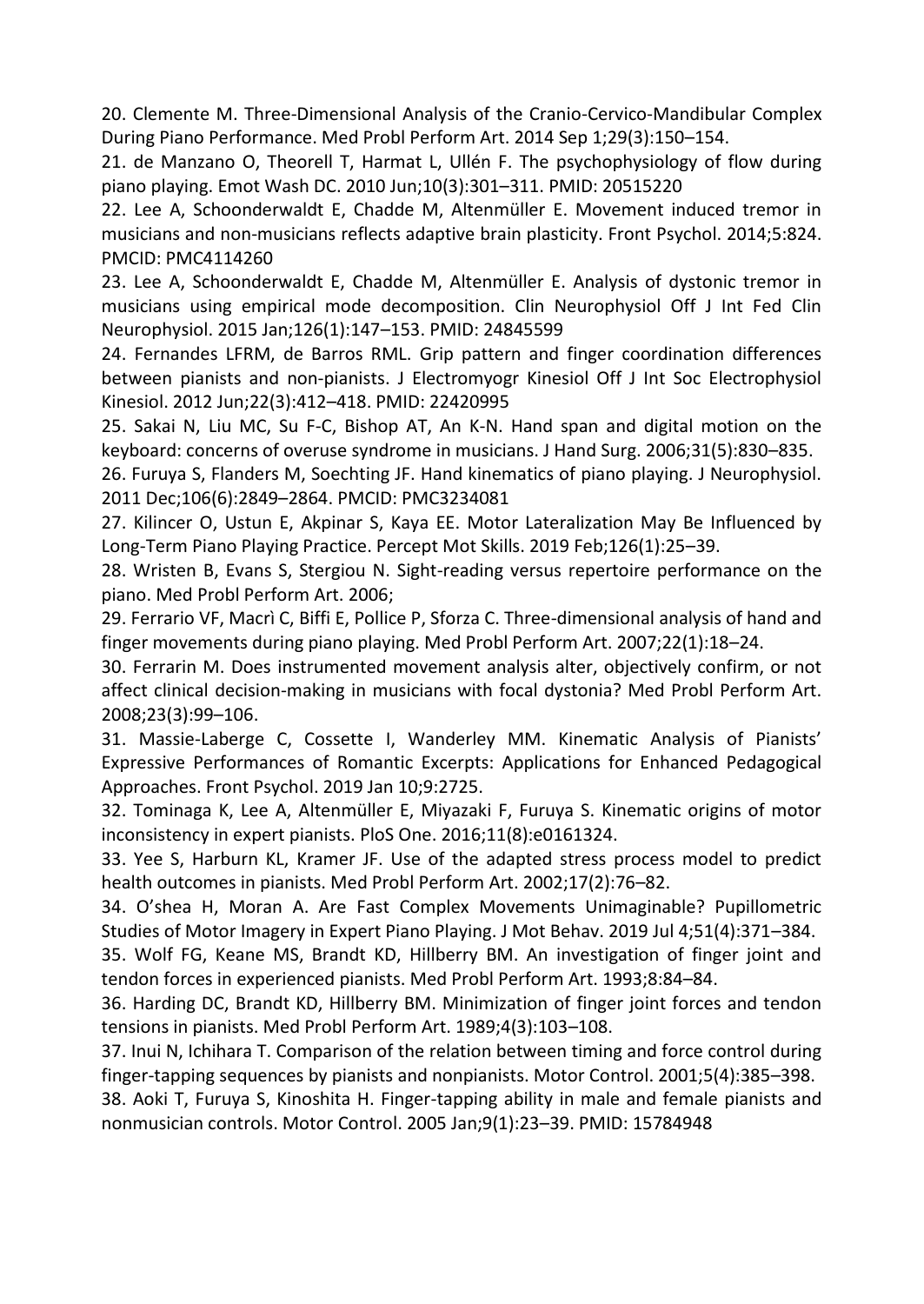39. Grieco A, Occhipinti E, Colombini D, Menoni O, Bulgheroni M, Frigo C, Boccardi S. Muscular effort and musculo-skeletal disorders in piano students: electromyographic, clinical and preventive aspects. Ergonomics. 1989 Jul;32(7):697–716. PMID: 2806217

40. Gohl AP, Clayton SZ, Strickland K, Bufford YD, Halle JS, Greathouse DG. Median and ulnar neuropathies in university pianists. Med Probl Perform Art. 2006;21(1):17–25.

41. Wristen B, Jung M-C, Wismer AKG, Hallbeck MS. Assessment of muscle activity and joint angles in small-handed pianists. 2006;

42. Oikawa N, Tsubota S, Chikenji T, Chin G, Aoki M. Wrist positioning and muscle activities in the wrist extensor and flexor during piano playing. Hong Kong J Occup Ther. 2011;21(1):41–46.

43. Furuya S, Uehara K, Sakamoto T, Hanakawa T. Aberrant cortical excitability reflects the loss of hand dexterity in musician's dystonia: Motor malfunctions compromising dexterity. J Physiol. 2018 Jun;596(12):2397–2411.

44. Honarmand K, Minaskanian R, Maboudi SE, Oskouei AE. Electrophysiological assessment of piano players' back extensor muscles on a regular piano bench and chair with back rest. J Phys Ther Sci. 2018;30(1):67–72.

45. Oku T, Furuya S. Neuromuscular incoordination in musician's dystonia. Parkinsonism Relat Disord. 2019 May;S1353802019302329.

46. Jabusch H-C, Vauth H, Altenmüller E. Quantification of focal dystonia in pianists using scale analysis. Mov Disord Off J Mov Disord Soc. 2004 Feb;19(2):171–180. PMID: 14978672

47. van Vugt FT, Boullet L, Jabusch H-C, Altenmüller E. Musician's dystonia in pianists: Long-term evaluation of retraining and other therapies. Parkinsonism Relat Disord. 2014 Jan;20(1):8–12.

48. Spector JT, Yong R, Altenmüller E, Jabusch H-C. Biographic and behavioral factors are associated with music-related motor skills in children pianists. Hum Mov Sci. 2014;37:157–166.

49. Chen S-M, Chen J-T, Kuan T-S, Hong J, Hong C-Z. Decrease in Pressure Pain Thresholds of Latent Myofascial Trigger Points in the Middle Finger Extensors Immediately After Continuous Piano Practice. J Musculoskelet Pain. 2000 Jan 1;8(3):83–92.

50. Rein S, Fabian T, Heineck J, Weindel S. The influence of profession on functional ankle stability in musicians. Med Probl Perform Art. 2010;25(1):22.

51. Baadjou VA, Verbunt JA, van Eijsden-Besseling MD, Huysmans SM, Smeets RJ. The musician as (in) active athlete?: Exploring the association between physical activity and musculoskeletal complaints in music students. Med Probl Perform Art. 2015;30(4):231–7.

52. Eri Yoshimura MM, Paul PM, Chesky K. Risk factors for piano-related pain among college students. Age Yrs. 2006;21(41):27–17.

53. Yoshimura E. Risk factors for playing-related pain among piano teachers. Med Probl Perform Art. 2008;23(3):107–113.

54. Wilson FR, Wagner C, Hömberg V. Biomechanical abnormalities in musicians with occupational cramp/focal dystonia. J Hand Ther. 1993;6(4):298–307.

55. Lee S-H. Hand biomechanics in skilled pianists playing a scale in thirds. Med Probl Perform Art. 2010 Dec;25(4):167–174. PMID: 21170479